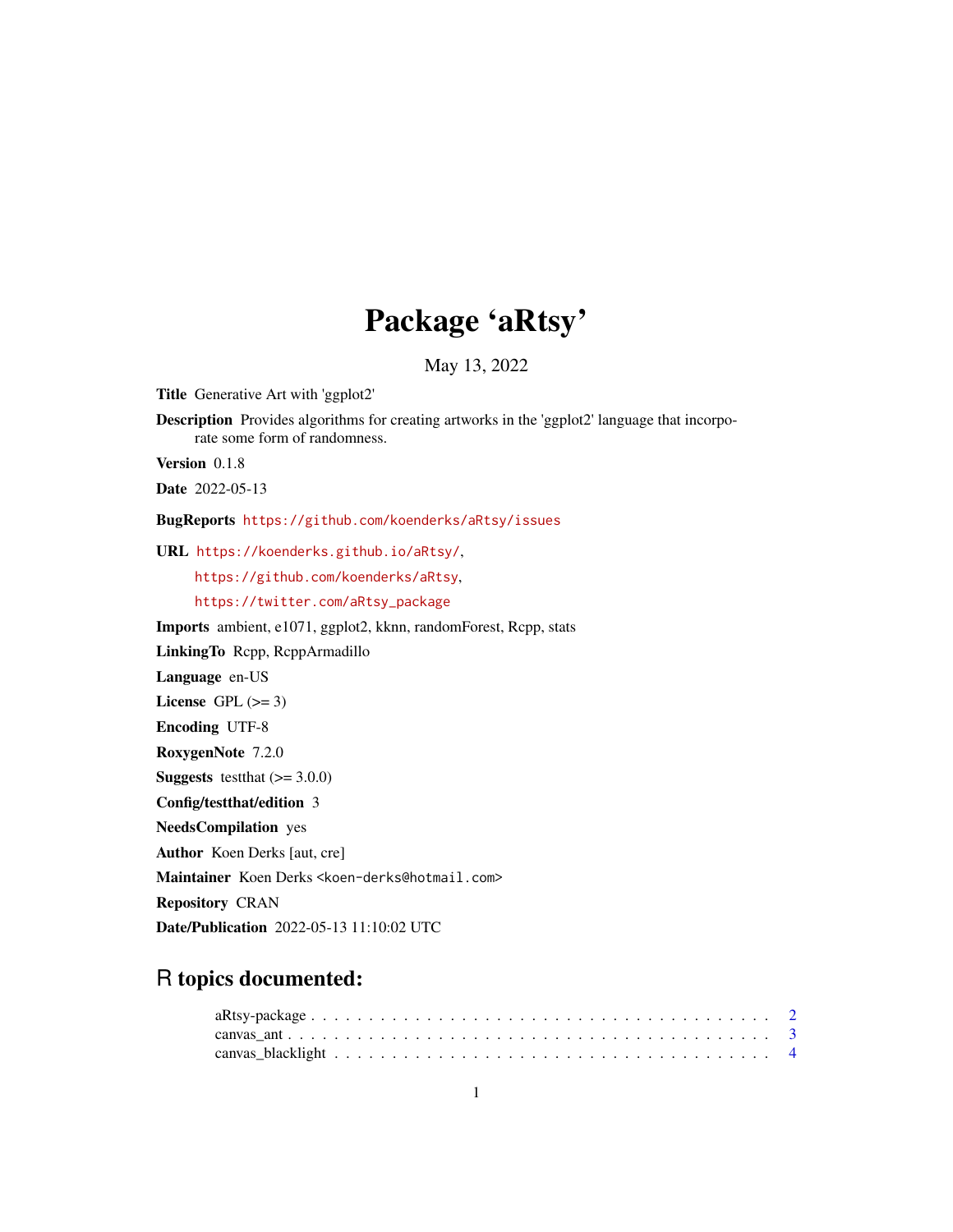<span id="page-1-0"></span>

|             | 6              |
|-------------|----------------|
|             | $\overline{7}$ |
|             | 8              |
|             | 9              |
| -10         |                |
| $-11$       |                |
|             |                |
| $\sqrt{14}$ |                |
| 15          |                |
|             |                |
|             |                |
| $-18$       |                |
| -19         |                |
| 20          |                |
| 21          |                |
| 22          |                |
| 23          |                |
| 24          |                |
| 25          |                |
|             |                |
|             |                |
| 28          |                |
| 30          |                |
|             |                |
|             |                |
|             |                |
|             |                |
|             |                |
|             |                |

aRtsy-package *aRtsy — Generative Art using* ggplot2

#### Description

aRtsy aims to make generative art accessible to the general public in a straightforward and standardized manner. The package provides algorithms for creating artworks that incorporate some form of randomness and are dependent on the set seed. Each algorithm is implemented in a separate function with its own set of parameters that can be tweaked.

For documentation on aRtsy itself, including the manual and user guide for the package, worked examples, and other tutorial information visit the [package website.](https://koenderks.github.io/aRtsy/)

# Author(s)

Koen Derks (maintainer, author) <koen-derks@hotmail.com>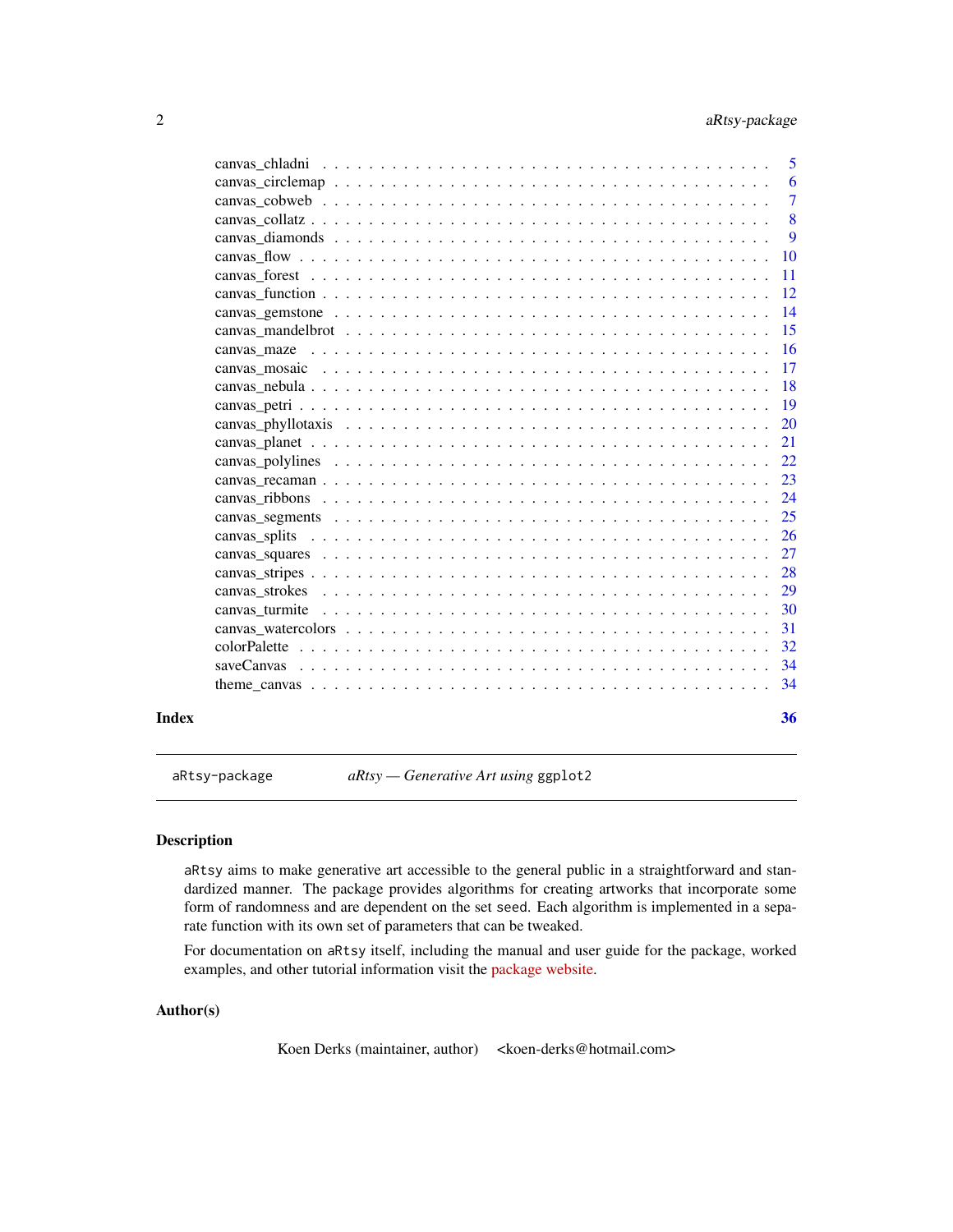# <span id="page-2-0"></span>canvas\_ant 3

Please use the citation provided by R when citing this package. A BibTex entry is available from citation("aRtsy").

#### See Also

Useful links:

- The [twitter feed](https://twitter.com/aRtsy_package) to check the artwork of the day.
- The [issue page](https://github.com/koenderks/aRtsy/issues) to submit a bug report or feature request.

canvas\_ant *Draw Langton's Ant*

#### Description

This function draws Langton's Ant on a canvas. Langton's ant is a two-dimensional universal Turing machine with a very simple set of rules. These simple rules can lead to complex emergent behavior.

#### Usage

```
canvas_ant(colors, background = "#fafafa", iterations = 50000,
           resolution = 500)
```
#### Arguments

| colors     | a character (vector) specifying the color(s) used for the artwork.                                                                                                                |
|------------|-----------------------------------------------------------------------------------------------------------------------------------------------------------------------------------|
| background | a character specifying the color used for the background.                                                                                                                         |
| iterations | a positive integer specifying the number of iterations of the algorithm.                                                                                                          |
| resolution | resolution of the artwork in pixels per row/column. Increasing the resolution<br>increases the quality of the artwork but also increases the computation time ex-<br>ponentially. |

#### Details

The algorithm for Langton's Ant involves repeating the following rules: 1) on a non-colored block: turn 90 degrees clockwise, un-color the block, move forward one block; 2) On a colored block: turn 90 degrees counter-clockwise, color the block, move forward one block; 3) If a certain number of iterations has passed, choose a different color which corresponds to a different combination of these rules.

# Value

A ggplot object containing the artwork.

#### Author(s)

Koen Derks, <koen-derks@hotmail.com>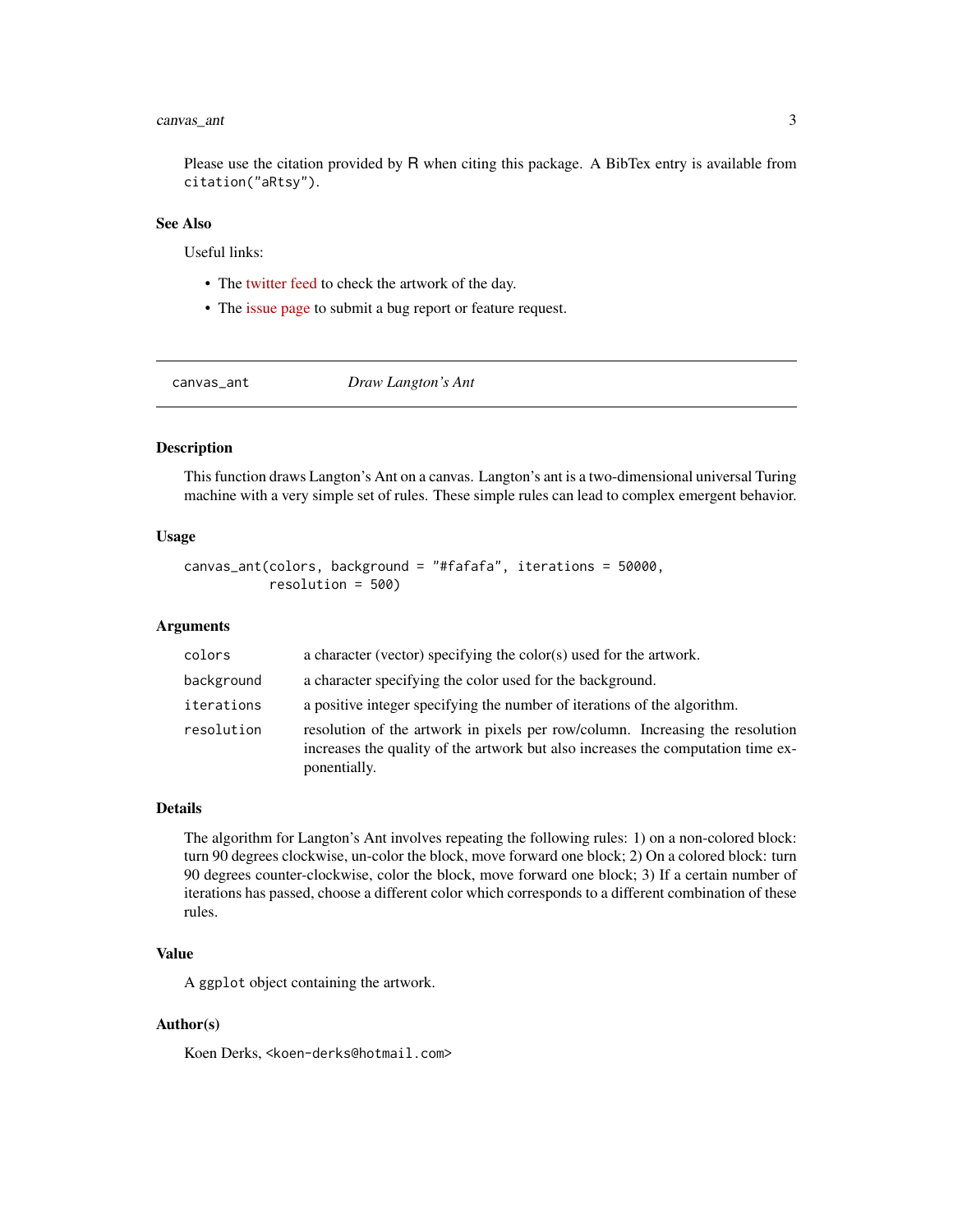#### References

[https://en.wikipedia.org/wiki/Langtons\\_ant](https://en.wikipedia.org/wiki/Langtons_ant)

#### See Also

colorPalette

#### Examples

```
set.seed(1)
```

```
# Simple example
canvas_ant(colors = colorPalette("house"))
```
canvas\_blacklight *Draw Blacklights*

#### Description

This function draws the predictions from a support vector machine algorithm trained on randomly generated continuous data.

# Usage

```
canvas_blacklight(colors, n = 1000, resolution = 500)
```
#### Arguments

| colors     | a string or character vector specifying the color(s) used for the artwork.                                                                                                        |
|------------|-----------------------------------------------------------------------------------------------------------------------------------------------------------------------------------|
| n          | a positive integer specifying the number of random data points to generate.                                                                                                       |
| resolution | resolution of the artwork in pixels per row/column. Increasing the resolution<br>increases the quality of the artwork but also increases the computation time ex-<br>ponentially. |

#### Value

A ggplot object containing the artwork.

#### Author(s)

Koen Derks, <koen-derks@hotmail.com>

#### References

[https://en.wikipedia.org/wiki/Support-vector\\_machine](https://en.wikipedia.org/wiki/Support-vector_machine)

<span id="page-3-0"></span>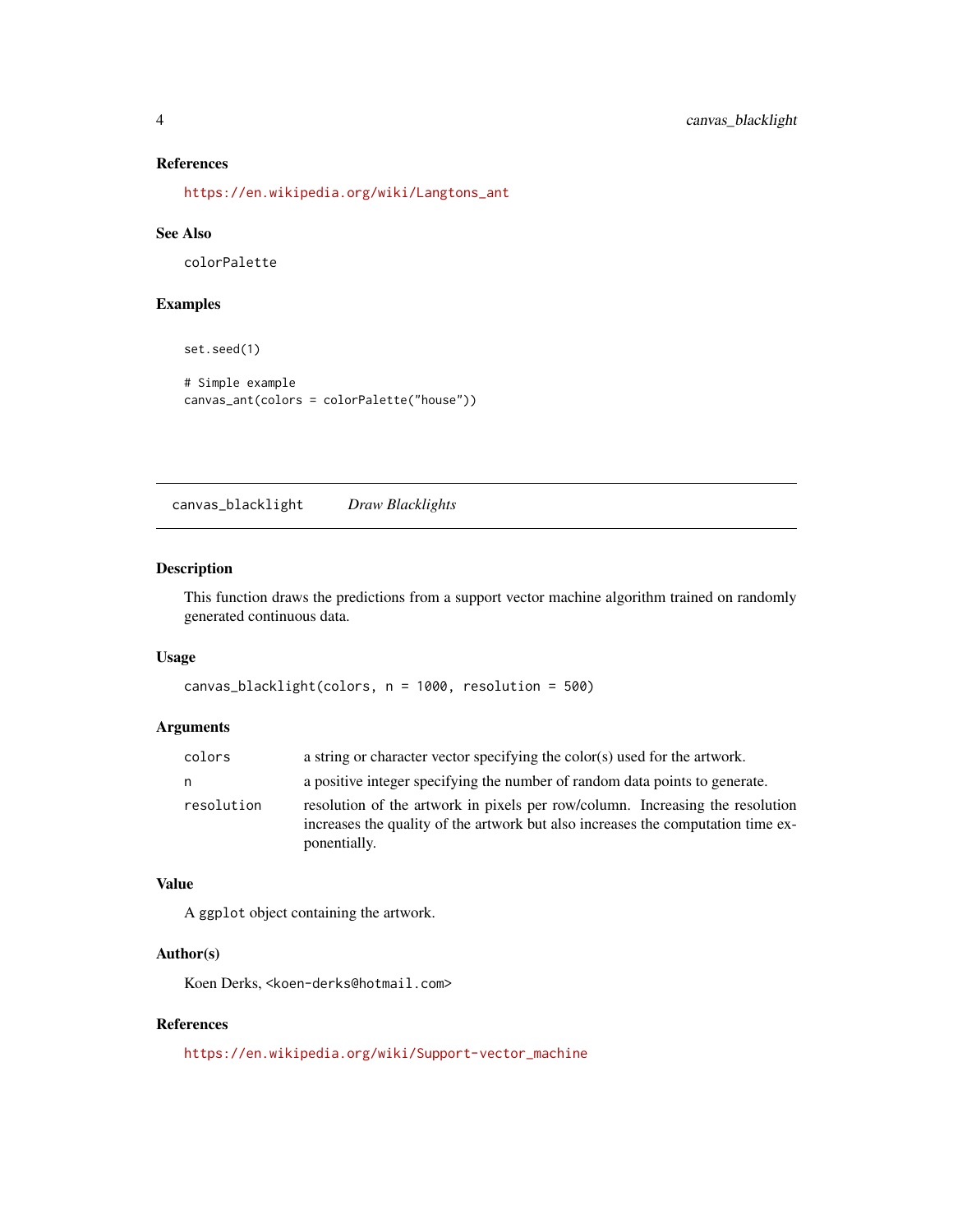<span id="page-4-0"></span>canvas\_chladni 5

# See Also

colorPalette

# Examples

set.seed(1)

```
# Simple example
canvas_blacklight(colors = colorPalette("tuscany2"))
```
canvas\_chladni *Draw Chladni Figures*

# Description

This function draws Chladni figures on a canvas and subsequently warps the domain under these figures.

#### Usage

canvas\_chladni(colors, waves =  $5$ , warp =  $0$ , resolution =  $500$ , angles = NULL, distances = NULL)

# Arguments

| colors     | a string or character vector specifying the color(s) used for the artwork.                                                                                                                                                                              |
|------------|---------------------------------------------------------------------------------------------------------------------------------------------------------------------------------------------------------------------------------------------------------|
| waves      | a character specifying the number of randomly sampled waves, or an integer<br>vector of waves to be summed.                                                                                                                                             |
| warp       | a numeric value specifying the maximum warping distance for each point. If<br>warp = $\theta$ (the default), no warping is performed.                                                                                                                   |
| resolution | resolution of the artwork in pixels per row/column. Increasing the resolution<br>increases the quality of the artwork but also increases the computation time ex-<br>ponentially.                                                                       |
| angles     | optional, a resolution x resolution matrix containing the angles for the warp, or<br>a character indicating the type of noise to use (svm, knn, rf, perlin, cubic,<br>simplex, or worley). If NULL (the default), the noise type is chosen randomly.    |
| distances  | optional, a resolution x resolution matrix containing the distances for the warp,<br>or a character indicating the type of noise to use (svm, knn, rf, perlin, cubic,<br>simplex, or worley). If NULL (the default), the noise type is chosen randomly. |

#### Value

A ggplot object containing the artwork.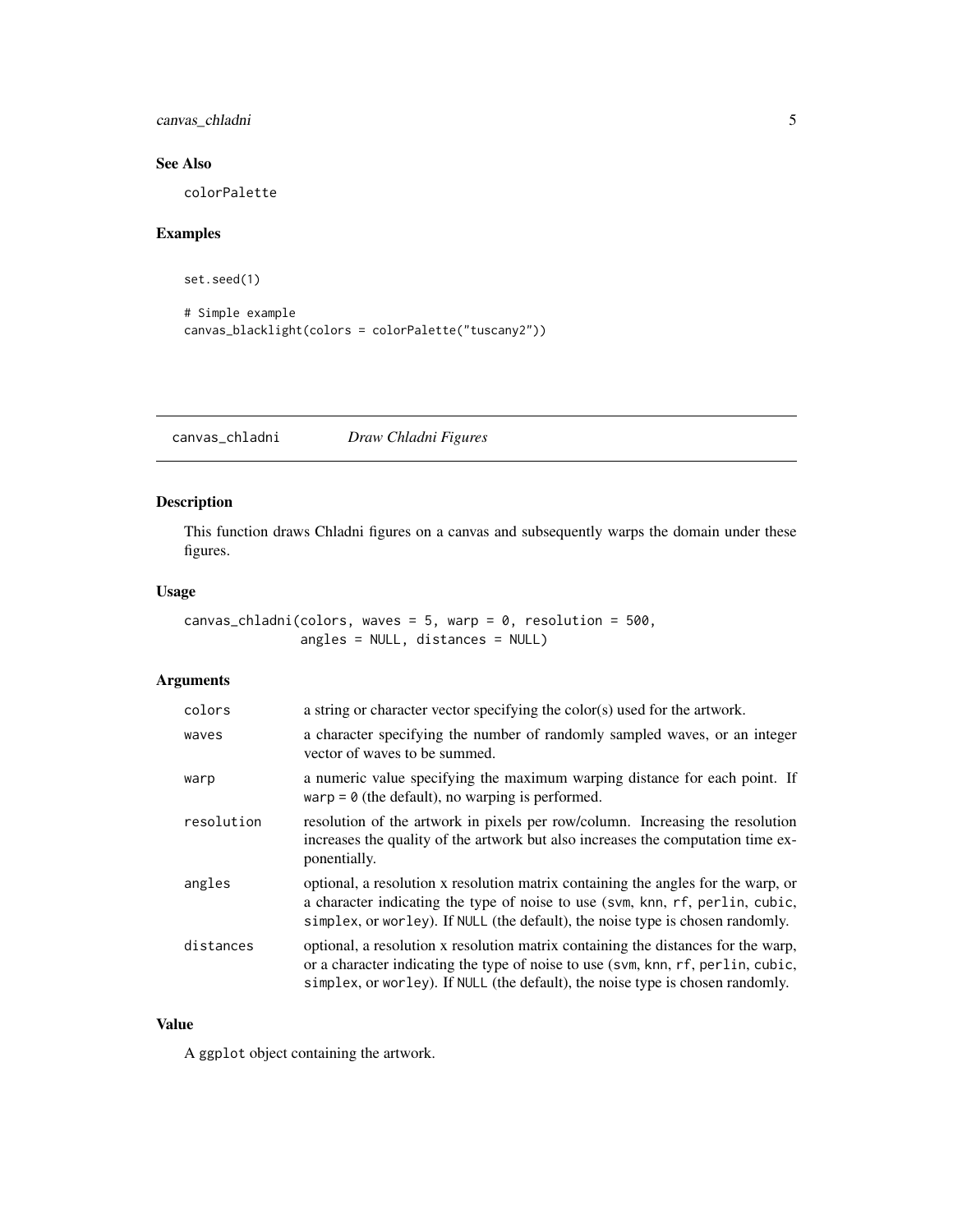#### <span id="page-5-0"></span>Author(s)

Koen Derks, <koen-derks@hotmail.com>

#### See Also

colorPalette

# Examples

```
set.seed(2)
# Simple example
canvas_chladni(colors = colorPalette("origami"))
# Advanced example
canvas_chladni(colors = colorPalette("lava"), waves = c(1, 2, 3, 9), warp = 1)
```
canvas\_circlemap *Draw a Circle Map*

#### Description

This function draws a circle map on the canvas. A circle map models the dynamics of a physical system consisting of two rotors or disks, one free to spin, and another one attached to a motor, with a long (weak) spring connecting the two.

#### Usage

```
canvas_circlemap(colors, left = 0, right = 12.56, bottom = 0, top = 1,
                 iterations = 10, resolution = 1500)
```
# Arguments

| colors     | a string or character vector specifying the color(s) used for the artwork.                                                                                                        |
|------------|-----------------------------------------------------------------------------------------------------------------------------------------------------------------------------------|
| left       | a value specifying the minimum location on the x-axis.                                                                                                                            |
| right      | a value specifying the maximum location on the x-axis.                                                                                                                            |
| bottom     | a value specifying the minimum location on the y-axis.                                                                                                                            |
| top        | a value specifying the maximum location on the y-axis.                                                                                                                            |
| iterations | a positive integer specifying the number of iterations of the algorithm.                                                                                                          |
| resolution | resolution of the artwork in pixels per row/column. Increasing the resolution<br>increases the quality of the artwork but also increases the computation time ex-<br>ponentially. |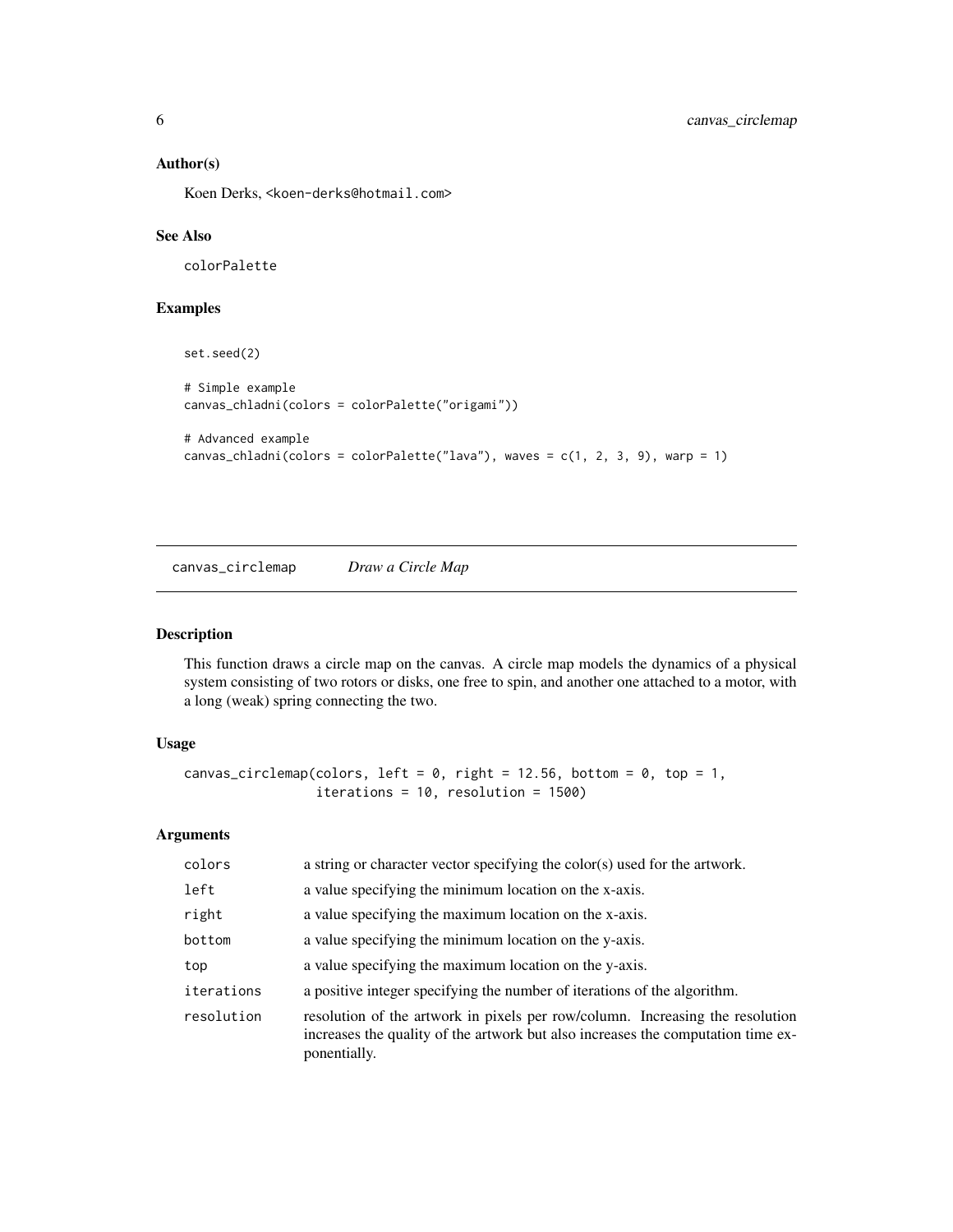<span id="page-6-0"></span>canvas\_cobweb 7

# Value

A ggplot object containing the artwork.

# Author(s)

Koen Derks, <koen-derks@hotmail.com>

# References

```
https://en.wikipedia.org/wiki/Arnold_tongue
https://linas.org/art-gallery/circle-map/circle-map.html
```
# See Also

colorPalette

#### Examples

```
canvas_circlemap(colors = colorPalette("dark2"))
```
canvas\_cobweb *Draw Cobwebs*

# Description

This function draws many Fibonacci spirals shifted by random noise from a normal distribution.

#### Usage

```
canvas_cobweb(colors, background = "#fafafa", lines = 300,
              iterations = 100)
```
# Arguments

| colors     | a string or character vector specifying the color(s) used for the artwork. |
|------------|----------------------------------------------------------------------------|
| background | a character specifying the color used for the background.                  |
| lines      | the number of lines to draw.                                               |
| iterations | the number of iterations of the algorithm.                                 |

#### Value

A ggplot object containing the artwork.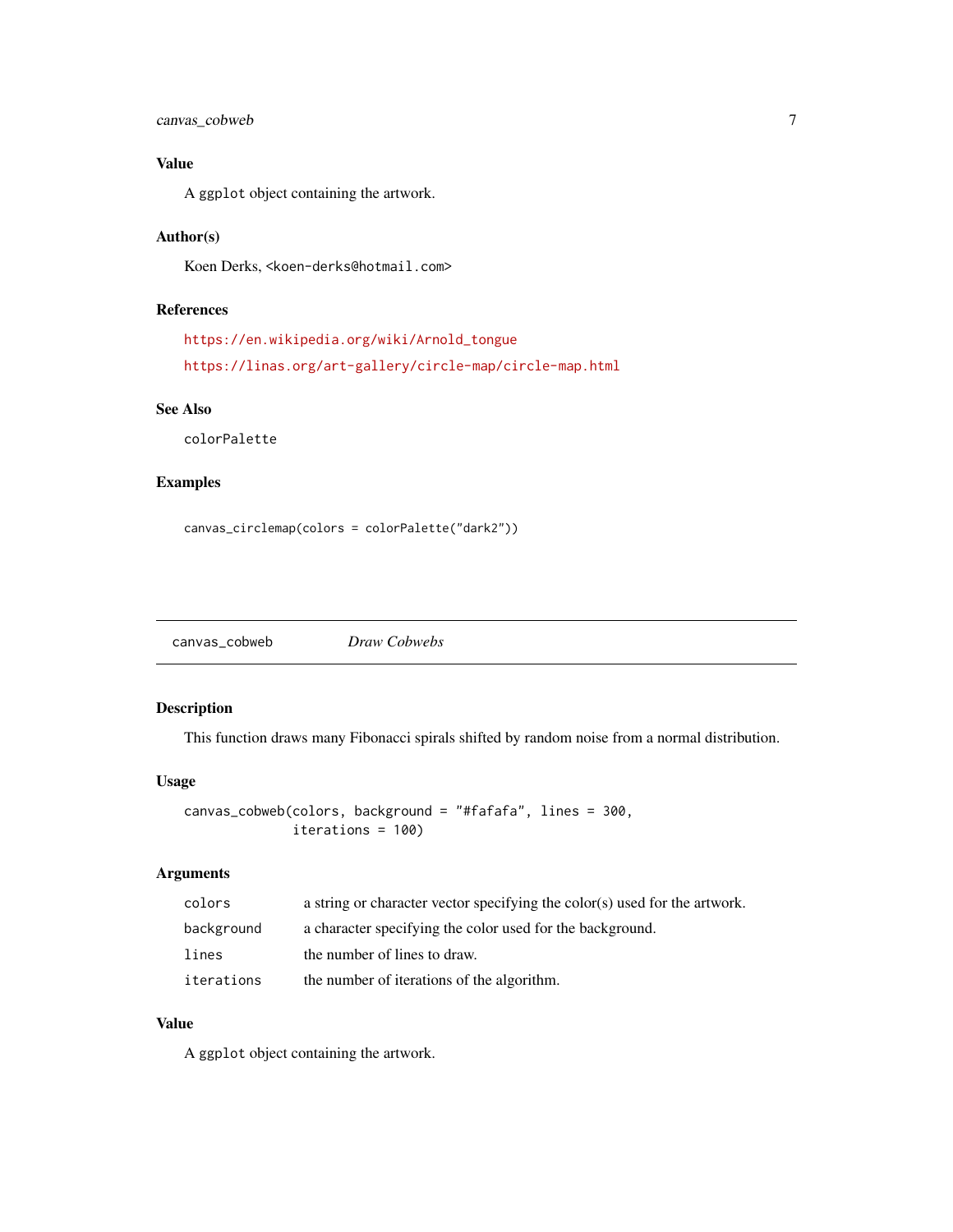#### <span id="page-7-0"></span>Author(s)

Koen Derks, <koen-derks@hotmail.com>

# See Also

colorPalette

# Examples

set.seed(1)

```
# Simple example
canvas_cobweb(colors = colorPalette("neon1"), background = "black")
```

| canvas_collatz | Draw Collatz Sequences |
|----------------|------------------------|
|----------------|------------------------|

# Description

This function draws the Collatz conjecture on the canvas.

#### Usage

```
canvas_collatz(colors, background = "#fafafa", n = 200,
                angle.even = 0.0075, angle.odd = 0.0145, side = FALSE)
```
# Arguments

| colors     | a string or character vector specifying the color(s) used for the artwork.                                                                                |
|------------|-----------------------------------------------------------------------------------------------------------------------------------------------------------|
| background | a character specifying the color used for the background.                                                                                                 |
| n          | a positive integer specifying the number of random starting integers to use for<br>the lines. Can also be a vector of numbers to use as starting numbers. |
| angle.even | a value specifying the angle (in radials) to use in bending the sequence at each<br>odd number.                                                           |
| angle.odd  | a value specifying the angle (in radials) to use in bending the sequence at each<br>even number.                                                          |
| side       | logical. Whether to put the artwork on its side.                                                                                                          |

#### Value

A ggplot object containing the artwork.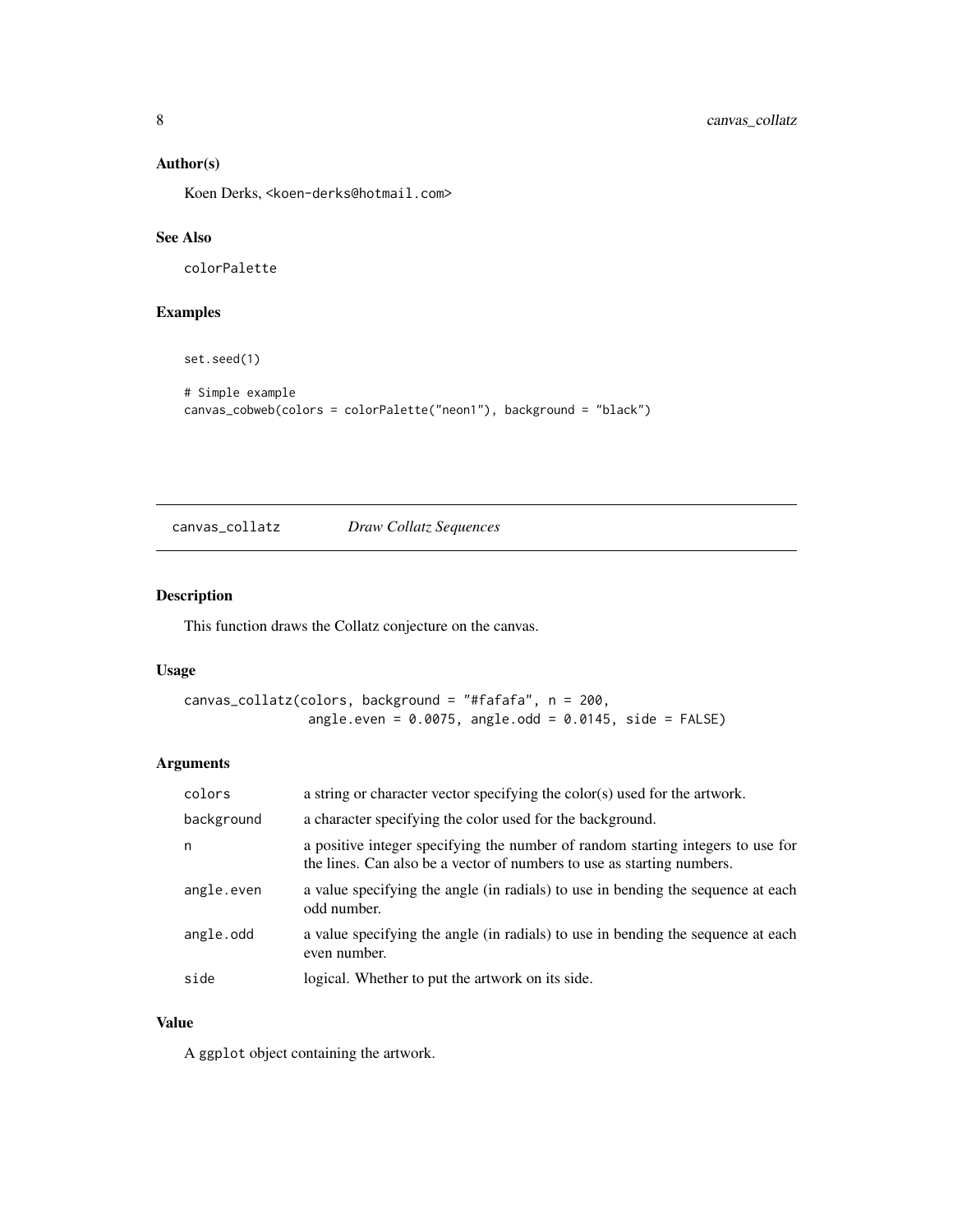<span id="page-8-0"></span>canvas\_diamonds 9

#### Author(s)

Koen Derks, <koen-derks@hotmail.com>

#### References

[https://nl.wikipedia.org/wiki/Collatz\\_Conjecture](https://nl.wikipedia.org/wiki/Collatz_Conjecture)

# See Also

colorPalette

# Examples

set.seed(1)

```
# Simple example
canvas_collatz(colors = colorPalette("tuscany3"))
```
canvas\_diamonds *Draw Diamonds*

# Description

This function draws diamonds on a canvas and (optionally) places two lines behind them. The diamonds can be transparent or have a random color sampled from the input.

#### Usage

```
canvas_diamonds(colors, background = "#fafafa", col.line = "black",
                radius = 10, alpha = 1, p = 0.2, resolution = 500)
```
#### Arguments

| colors     | a string or character vector specifying the color(s) used for the artwork.                                                                                                        |
|------------|-----------------------------------------------------------------------------------------------------------------------------------------------------------------------------------|
| background | a character specifying the color used for the background.                                                                                                                         |
| col.line   | a character specifying the color of the diamond borders.                                                                                                                          |
| radius     | a positive value specifying the radius of the diamonds.                                                                                                                           |
| alpha      | a value specifying the transparency of the diamonds. If NULL (the default), added<br>layers become increasingly more transparent.                                                 |
| p          | a value specifying the probability of drawing an empty diamond.                                                                                                                   |
| resolution | resolution of the artwork in pixels per row/column. Increasing the resolution<br>increases the quality of the artwork but also increases the computation time ex-<br>ponentially. |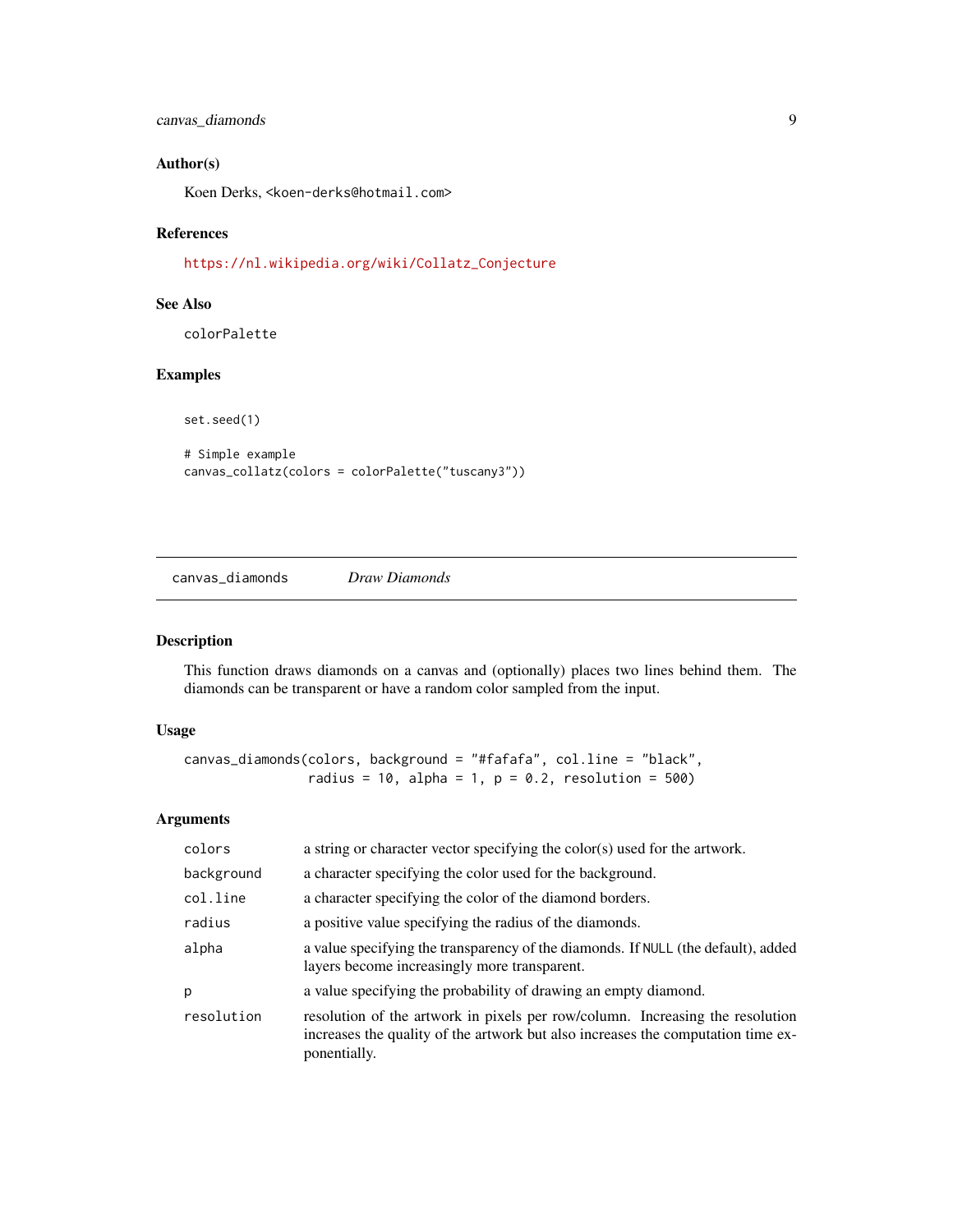<span id="page-9-0"></span>A ggplot object containing the artwork.

#### Author(s)

Koen Derks, <koen-derks@hotmail.com>

# See Also

colorPalette

#### Examples

set.seed(1)

# Simple example canvas\_diamonds(colors = colorPalette("tuscany1"))

```
canvas_flow Draw A Flow Field
```
#### Description

This function draws flow fields on a canvas. The algorithm simulates the flow of points through a field of angles which can be set manually or generated from the predictions of a supervised learning method (i.e., knn, svm, random forest) trained on randomly generated data.

# Usage

```
canvas_flow(colors, background = "#fafafa", lines = 500, lwd = 0.05,
            iterations = 100, stepmax = 0.01, polar = FALSE, angles =  NULL)
```
# Arguments

| colors     | a string or character vector specifying the color(s) used for the artwork.                                                                                                                                                                  |
|------------|---------------------------------------------------------------------------------------------------------------------------------------------------------------------------------------------------------------------------------------------|
| background | a character specifying the color used for the background.                                                                                                                                                                                   |
| lines      | the number of lines to draw.                                                                                                                                                                                                                |
| lwd        | expansion factor for the line width.                                                                                                                                                                                                        |
| iterations | the maximum number of iterations for each line.                                                                                                                                                                                             |
| stepmax    | the maximum proportion of the canvas covered in each iteration.                                                                                                                                                                             |
| polar      | logical. Whether to draw the flow field with polar coordinates.                                                                                                                                                                             |
| angles     | optional, a 200 x 200 matrix containing the angles in the flow field, or a character<br>indicating the type of noise to use (svm, knn, rf, perlin, cubic, simplex, or<br>worley). If NULL (the default), the noise type is chosen randomly. |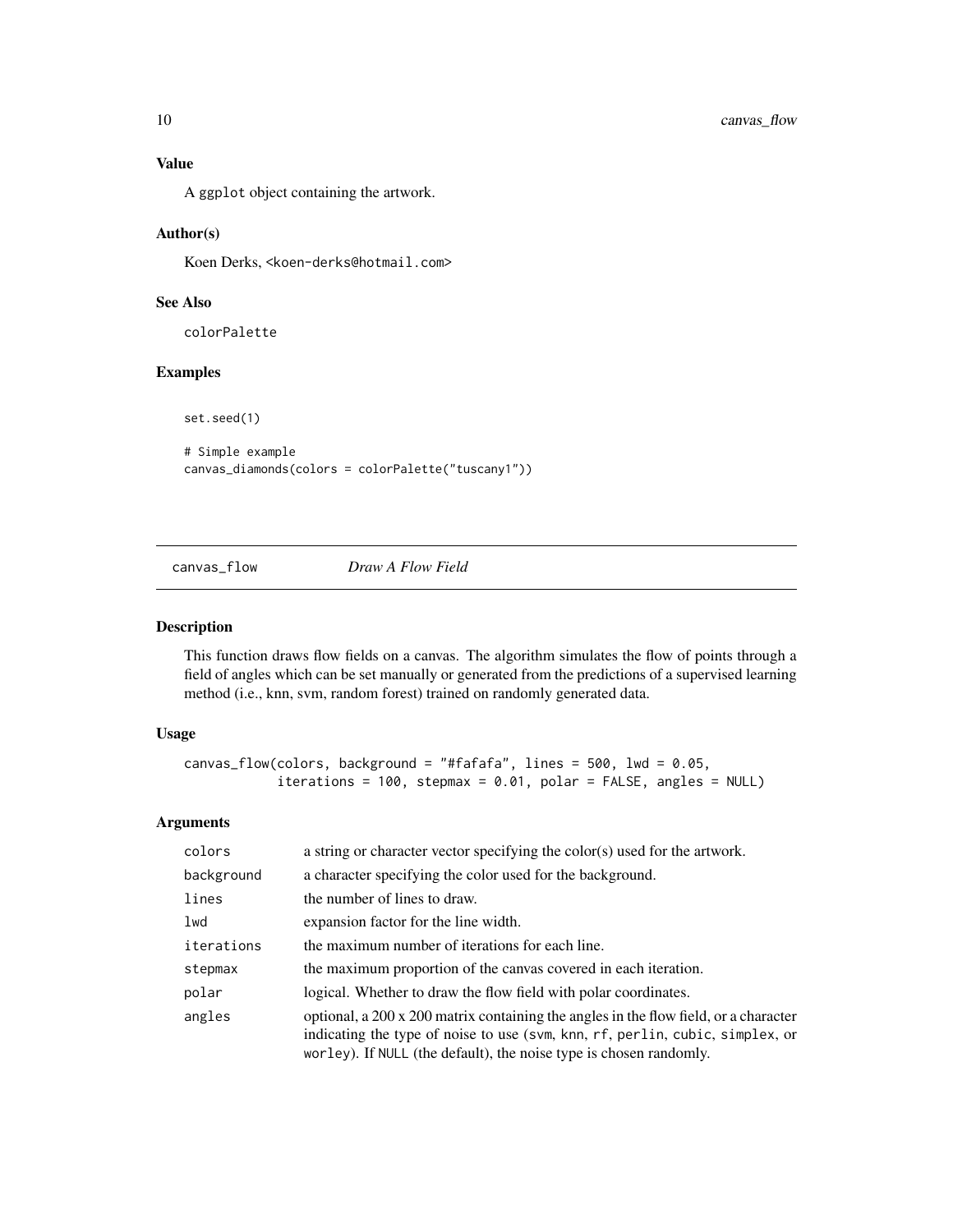# <span id="page-10-0"></span>canvas\_forest 11

#### Value

A ggplot object containing the artwork.

#### Author(s)

Koen Derks, <koen-derks@hotmail.com>

# References

<https://tylerxhobbs.com/essays/2020/flow-fields>

# See Also

colorPalette

#### Examples

```
set.seed(1)
# Simple example
canvas_flow(colors = colorPalette("dark2"))
# Advanced example
angles <- matrix(0, 200, 200)
angles[1:100, ] <- seq(from = 0, to = 2 * pi, length = 100)
angles[101:200, ] <- seq(from = 2 * pi, to = 0, length = 100)
angles \leq angles + rnorm(200 \star 200, sd = 0.1)
canvas_flow(
  colors = colorPalette("tuscany1"), background = "black",
  angles = angles, lwd = 0.4, lines = 1000, stepmax = 0.001\mathcal{L}# Polar example
canvas_flow(colors = colorPalette("vrolik2"), lines = 300, lwd = 0.5, polar = TRUE)
```
canvas\_forest *Draw a Random Forest*

#### Description

This function draws the predictions from a random forest algorithm trained on randomly generated categorical data.

#### Usage

```
canvas_forest(colors, n = 1000, resolution = 500)
```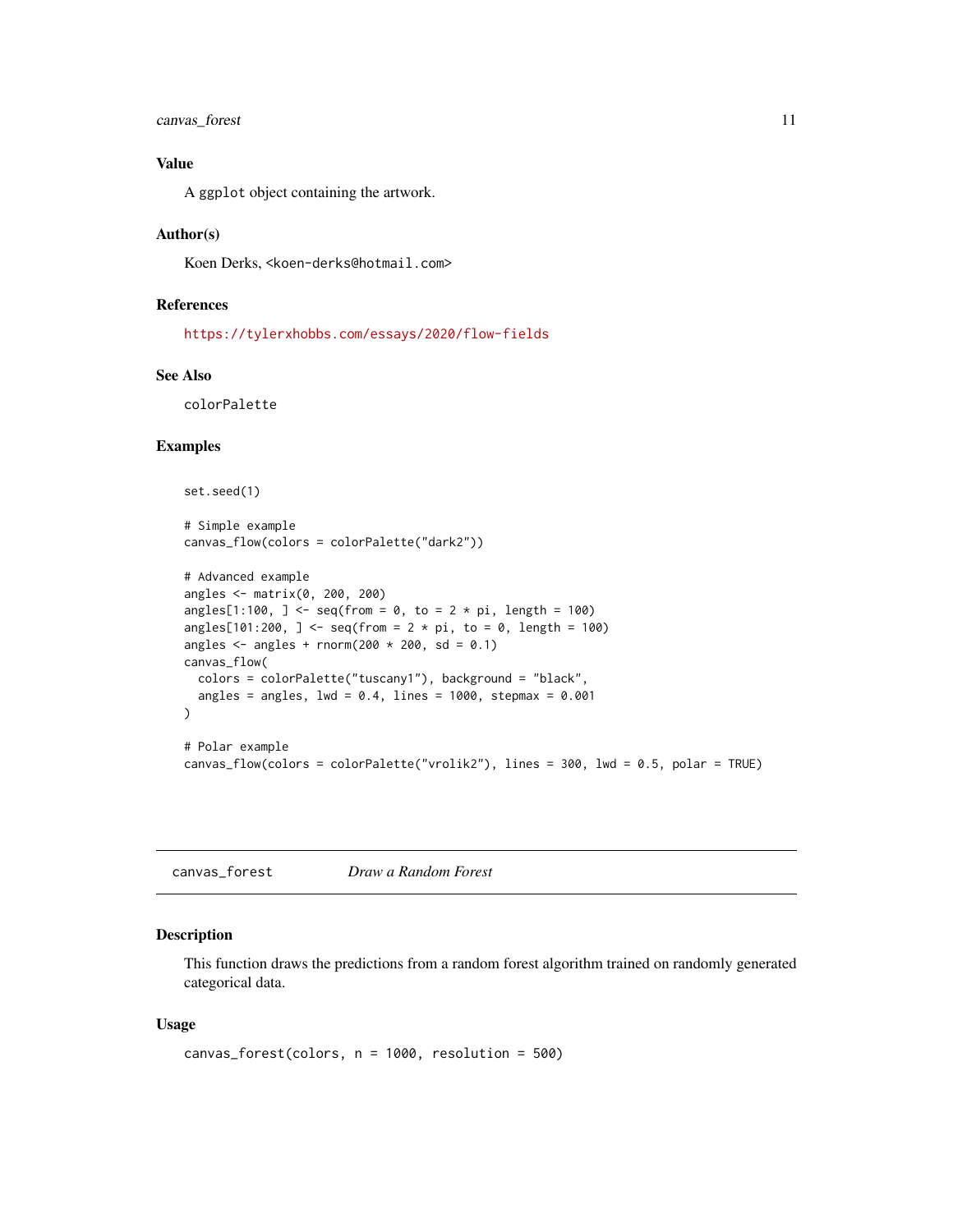#### <span id="page-11-0"></span>Arguments

| colors     | a string or character vector specifying the color(s) used for the artwork.                                                                                                        |
|------------|-----------------------------------------------------------------------------------------------------------------------------------------------------------------------------------|
| n          | a positive integer specifying the number of random data points to generate.                                                                                                       |
| resolution | resolution of the artwork in pixels per row/column. Increasing the resolution<br>increases the quality of the artwork but also increases the computation time ex-<br>ponentially. |

#### Value

A ggplot object containing the artwork.

# Author(s)

Koen Derks, <koen-derks@hotmail.com>

#### References

[https://en.wikipedia.org/wiki/Random\\_forest](https://en.wikipedia.org/wiki/Random_forest)

# See Also

colorPalette

# Examples

set.seed(1)

```
# Simple example
canvas_forest(colors = colorPalette("jungle"))
```
canvas\_function *Draw Functions*

# Description

This function paints functions with random parameters on a canvas.

#### Usage

```
canvas_function(colors, background = "#fafafa", by = 0.01,
              polar = TRUE, formula = NULL)
```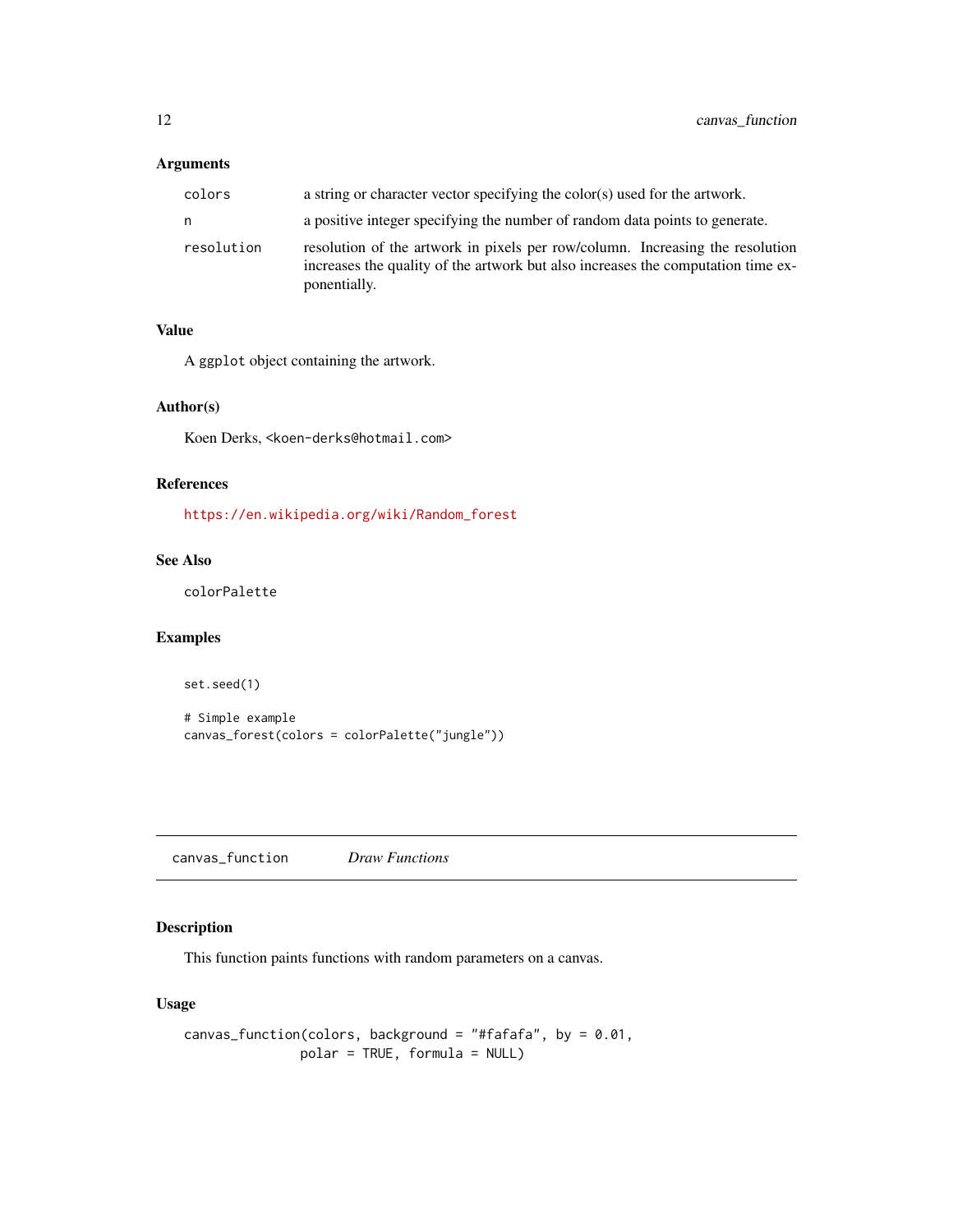# canvas\_function 13

#### Arguments

| colors     | a string specifying the color used for the artwork.                                                                                    |  |
|------------|----------------------------------------------------------------------------------------------------------------------------------------|--|
| background | a character specifying the color used for the background.                                                                              |  |
| by         | a value specifying the step size between consecutive points.                                                                           |  |
| polar      | logical. Whether to draw the function with polar coordinates.                                                                          |  |
| formula    | optional, a named list with 'x' and 'y' as structured in the example. If NULL<br>(default), chooses a function with random parameters. |  |

#### Value

A ggplot object containing the artwork.

# Author(s)

Koen Derks, <koen-derks@hotmail.com>

#### References

<https://github.com/cutterkom/generativeart>

#### See Also

colorPalette

# Examples

```
set.seed(10)
# Simple example
canvas_function(colors = colorPalette("tuscany1"))
# Advanced example
formula <- list(
  x = quote(x_i^2 - sin(y_i^2)),
 y = quote(y_i^3 - cos(x_i^2)))
canvas_function(colors = "firebrick", formula = formula)
```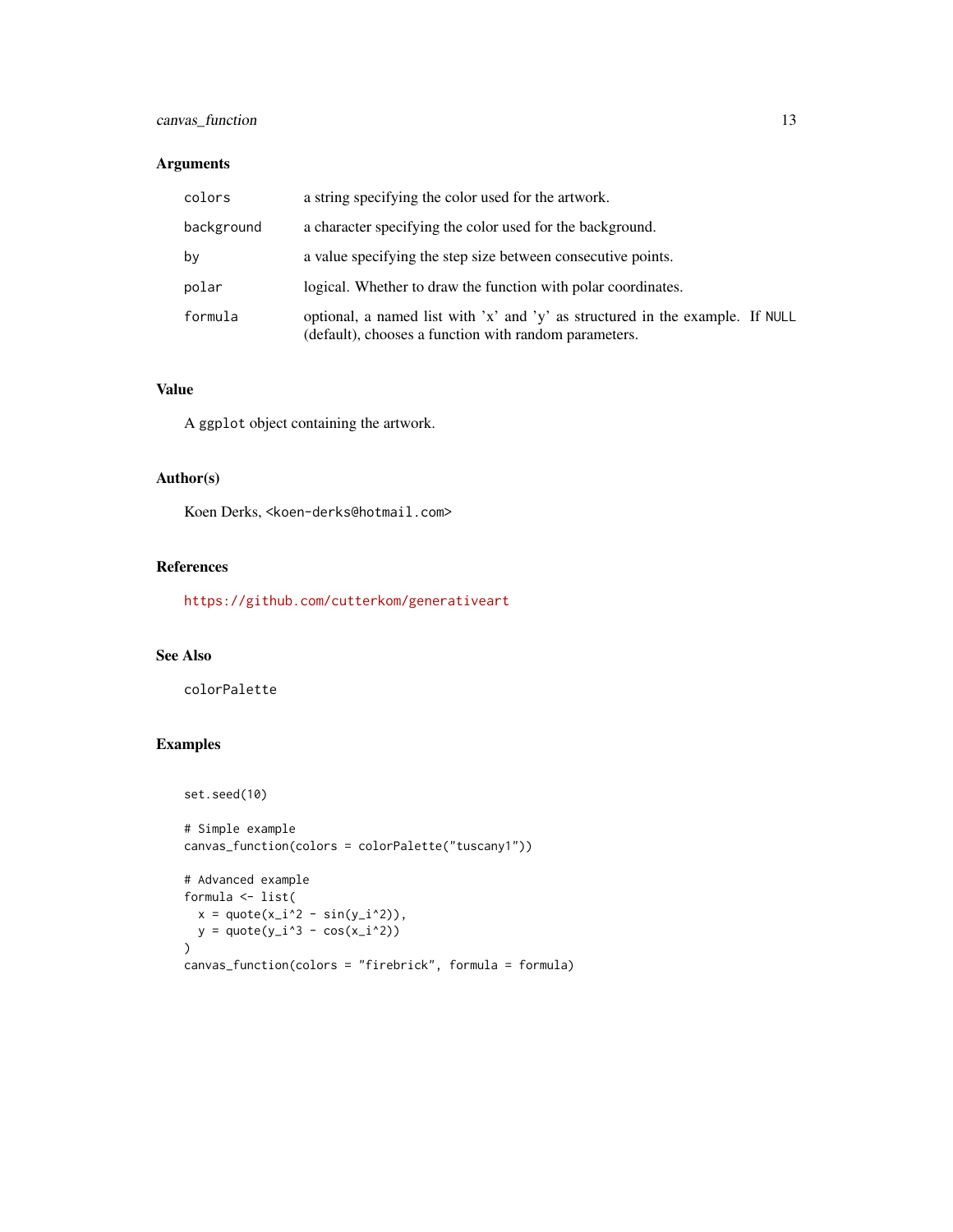<span id="page-13-0"></span>canvas\_gemstone *Draw Gemstones*

# Description

This function draws the predictions from a k-nearest neighbors algorithm trained on randomly generated continuous data.

#### Usage

canvas\_gemstone(colors, n = 1000, resolution = 500)

#### Arguments

| colors     | a string or character vector specifying the color(s) used for the artwork.                                                                                                        |  |  |
|------------|-----------------------------------------------------------------------------------------------------------------------------------------------------------------------------------|--|--|
| n          | a positive integer specifying the number of random data points to generate.                                                                                                       |  |  |
| resolution | resolution of the artwork in pixels per row/column. Increasing the resolution<br>increases the quality of the artwork but also increases the computation time ex-<br>ponentially. |  |  |

#### Value

A ggplot object containing the artwork.

#### Author(s)

Koen Derks, <koen-derks@hotmail.com>

#### References

[https://en.wikipedia.org/wiki/K-nearest\\_neighbors\\_algorithm](https://en.wikipedia.org/wiki/K-nearest_neighbors_algorithm)

# See Also

colorPalette

#### Examples

```
set.seed(1)
```

```
# Simple example
canvas_gemstone(colors = colorPalette("dark3"))
```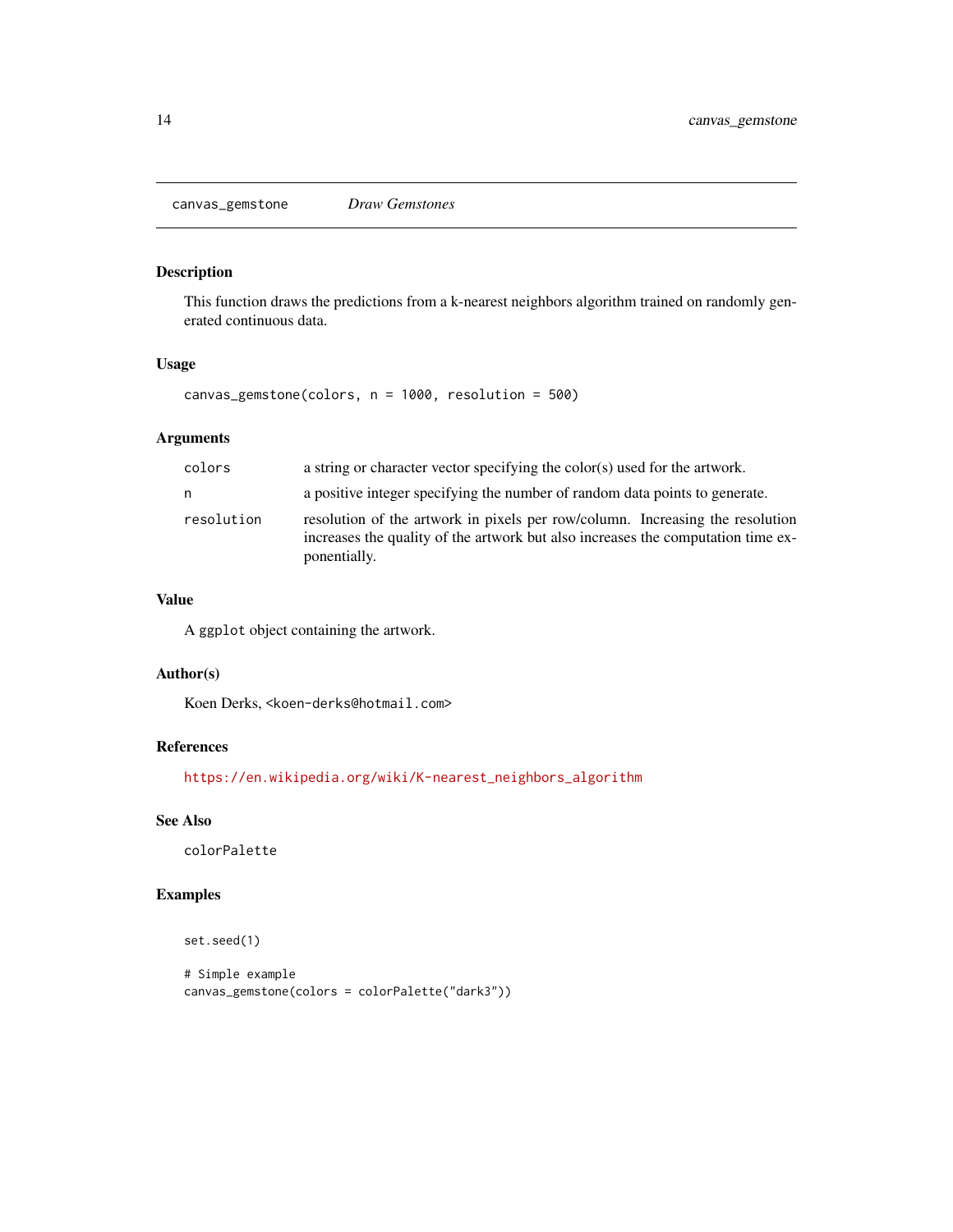<span id="page-14-0"></span>canvas\_mandelbrot *Draw the Mandelbrot Set*

#### Description

This function draws the Mandelbrot set on the canvas.

# Usage

```
canvas_mandelbrot(colors, iterations = 100, zoom = 1, left = -1.7, right = -0.2,
                   bottom = -0.2999, top = 0.8001, resolution = 500)
```
# Arguments

| colors     | a string or character vector specifying the color(s) used for the artwork.                                                                                                        |  |
|------------|-----------------------------------------------------------------------------------------------------------------------------------------------------------------------------------|--|
| iterations | a positive integer specifying the number of iterations of the algorithm.                                                                                                          |  |
| zoom       | a positive value specifying the amount of zoom to apply.                                                                                                                          |  |
| left       | a value specifying the minimum location on the x-axis.                                                                                                                            |  |
| right      | a value specifying the maximum location on the x-axis.                                                                                                                            |  |
| bottom     | a value specifying the minimum location on the y-axis.                                                                                                                            |  |
| top        | a value specifying the maximum location on the y-axis.                                                                                                                            |  |
| resolution | resolution of the artwork in pixels per row/column. Increasing the resolution<br>increases the quality of the artwork but also increases the computation time ex-<br>ponentially. |  |
|            |                                                                                                                                                                                   |  |

# Value

A ggplot object containing the artwork.

#### Author(s)

Koen Derks, <koen-derks@hotmail.com>

#### References

[https://en.wikipedia.org/wiki/Mandelbrot\\_set](https://en.wikipedia.org/wiki/Mandelbrot_set)

# See Also

colorPalette

# Examples

canvas\_mandelbrot(colors = colorPalette("tuscany1"))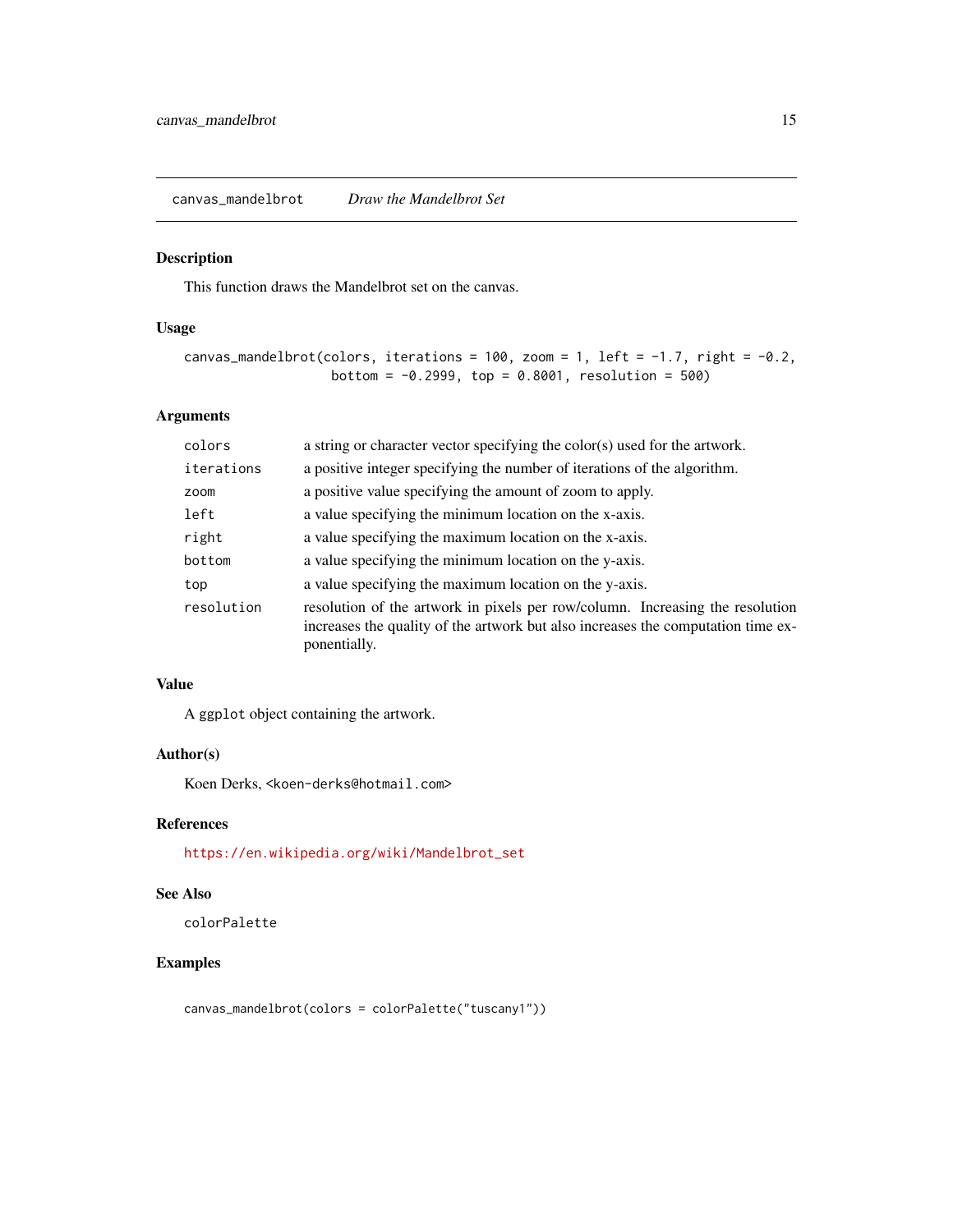<span id="page-15-0"></span>

# Description

This function draws a maze on a canvas.

# Usage

```
canvas_maze(color = "#fafafa", walls = "black", background = "#fafafa",
            resolution = 20, polar = FALSE)
```
# Arguments

| color      | a character specifying the color used for the artwork.                                                                                                                            |  |  |
|------------|-----------------------------------------------------------------------------------------------------------------------------------------------------------------------------------|--|--|
| walls      | a character specifying the color used for the walls of the maze.                                                                                                                  |  |  |
| background | a character specifying the color used for the background.                                                                                                                         |  |  |
| resolution | resolution of the artwork in pixels per row/column. Increasing the resolution<br>increases the quality of the artwork but also increases the computation time ex-<br>ponentially. |  |  |
| polar      | logical, whether to use polar coordinates. Warning, this increases display and<br>saving time dramatically.                                                                       |  |  |

# Value

A ggplot object containing the artwork.

# Author(s)

Koen Derks, <koen-derks@hotmail.com>

#### References

<https://github.com/matfmc/mazegenerator>

#### See Also

colorPalette

# Examples

```
set.seed(1)
```

```
# Simple example
canvas_maze(color = "#fafafa")
```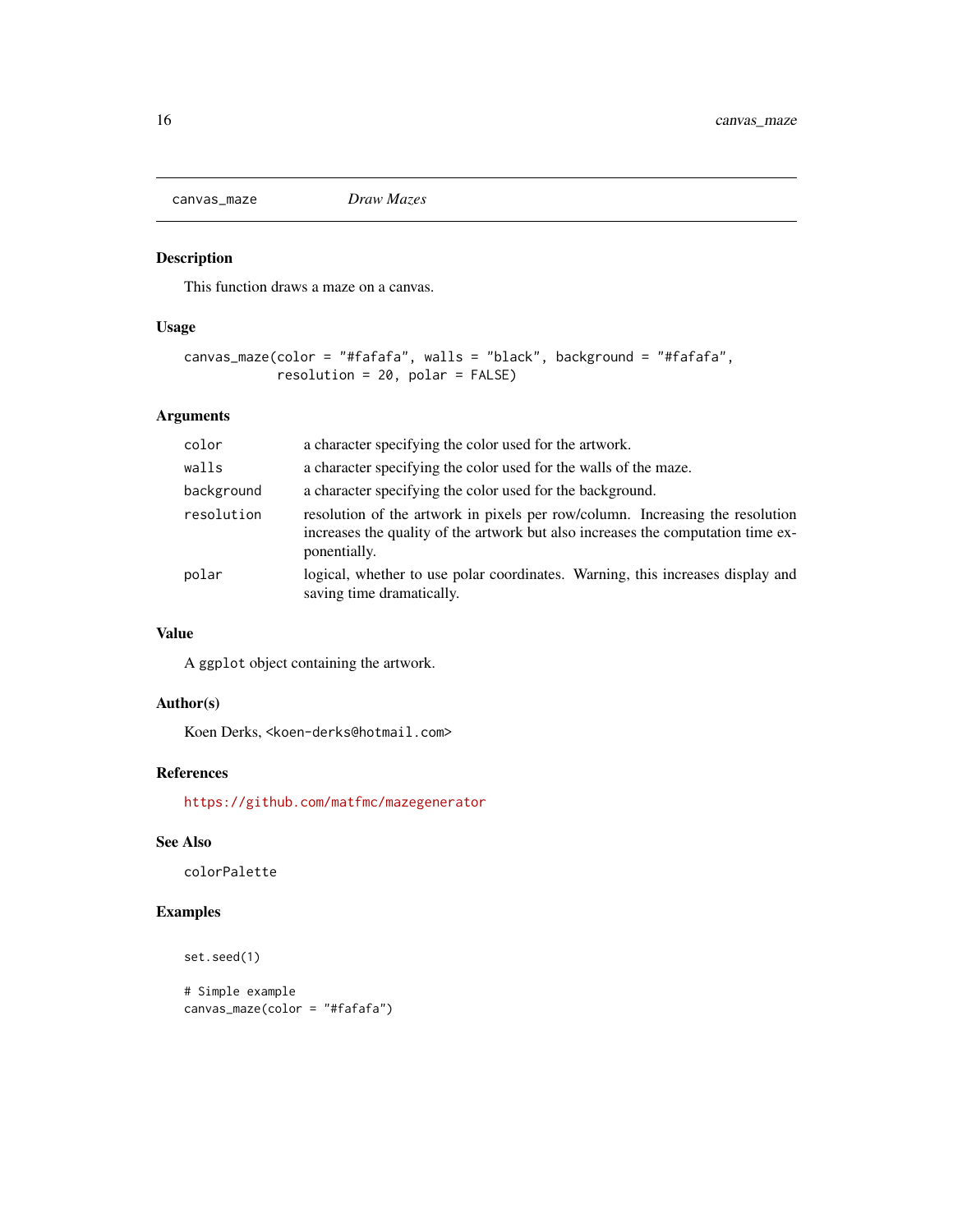<span id="page-16-0"></span>canvas\_mosaic *Draw Moisaics*

# Description

This function draws the predictions from a k-nearest neighbors algorithm trained on randomly generated categorical data.

#### Usage

canvas\_mosaic(colors, n = 1000, resolution = 500)

# Arguments

| colors     | a string or character vector specifying the color(s) used for the artwork.                                                                                                        |
|------------|-----------------------------------------------------------------------------------------------------------------------------------------------------------------------------------|
| n          | a positive integer specifying the number of random data points to generate.                                                                                                       |
| resolution | resolution of the artwork in pixels per row/column. Increasing the resolution<br>increases the quality of the artwork but also increases the computation time ex-<br>ponentially. |

#### Value

A ggplot object containing the artwork.

#### Author(s)

Koen Derks, <koen-derks@hotmail.com>

#### References

[https://en.wikipedia.org/wiki/K-nearest\\_neighbors\\_algorithm](https://en.wikipedia.org/wiki/K-nearest_neighbors_algorithm)

# See Also

colorPalette

#### Examples

```
set.seed(1)
```

```
# Simple example
canvas_mosaic(colors = colorPalette("retro2"))
```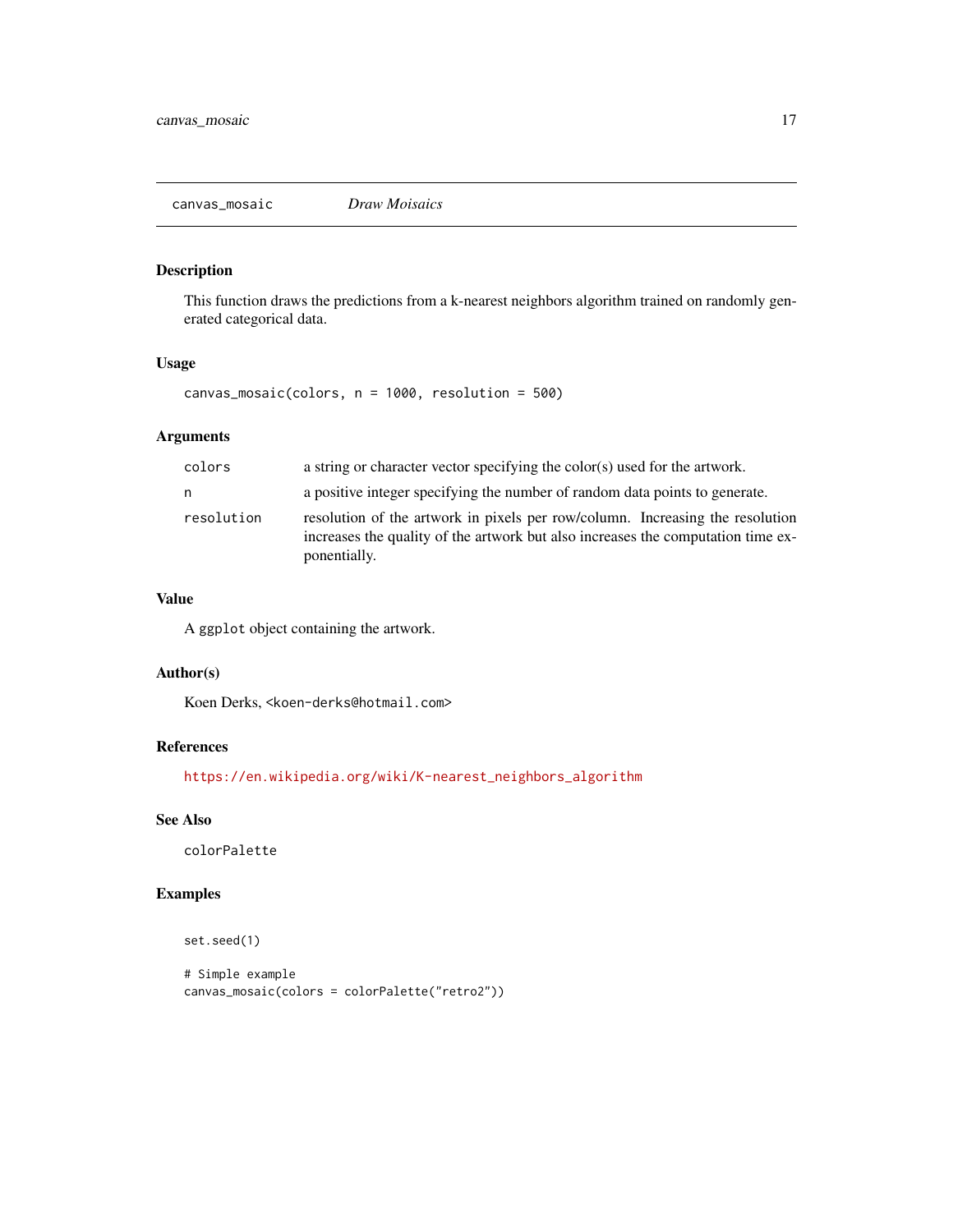<span id="page-17-0"></span>canvas\_nebula *Draw Nebulas*

# Description

This function creates an artwork from randomly generated k-nearest neighbors noise.

#### Usage

```
canvas_nebula(colors, k = 50, n = 500, resolution = 500)
```
# Arguments

| colors     | a string or character vector specifying the color(s) used for the artwork.                                                                                                        |  |  |
|------------|-----------------------------------------------------------------------------------------------------------------------------------------------------------------------------------|--|--|
| k          | a positive integer specifying the number of nearest neighbors to consider.                                                                                                        |  |  |
| n          | a positive integer specifying the number of random data points to generate.                                                                                                       |  |  |
| resolution | resolution of the artwork in pixels per row/column. Increasing the resolution<br>increases the quality of the artwork but also increases the computation time ex-<br>ponentially. |  |  |

# Value

A ggplot object containing the artwork.

# Author(s)

Koen Derks, <koen-derks@hotmail.com>

# See Also

colorPalette

# Examples

set.seed(1)

```
# Simple example
canvas_nebula(colors = colorPalette("tuscany1"))
```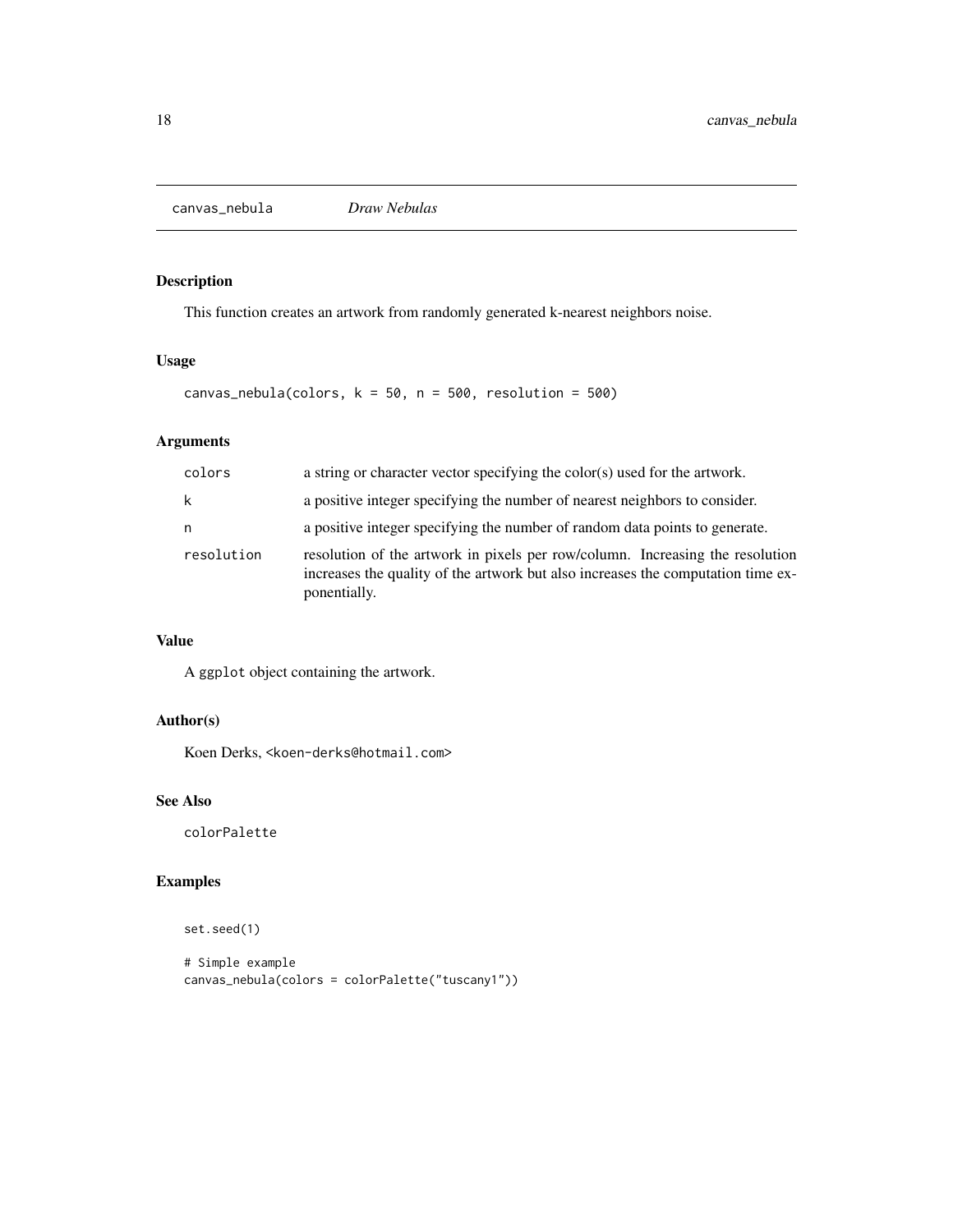<span id="page-18-0"></span>

#### Description

This function uses a space colony algorithm to draw Petri dish colonies.

#### Usage

```
canvas_petri(colors, background = "#fafafa", dish = "black",
             attractors = 1000, iterations = 15, hole = 0)
```
# Arguments

| colors     | a string or character vector specifying the color(s) used for the artwork.    |
|------------|-------------------------------------------------------------------------------|
| background | a character specifying the color used for the background (and the hole).      |
| dish       | a character specifying the color used for the Petri dish.                     |
| attractors | an integer specifying the number of attractors.                               |
| iterations | a positive integer specifying the number of iterations of the algorithm.      |
| hole       | a value between 0 and 0.9 specifying the hole size in proportion to the dish. |

# Value

A ggplot object containing the artwork.

# Author(s)

Koen Derks, <koen-derks@hotmail.com>

# References

<https://medium.com/@jason.webb/space-colonization-algorithm-in-javascript-6f683b743dc5>

# See Also

colorPalette

# Examples

```
set.seed(2)
```

```
# Simple example
canvas_petri(colors = colorPalette("origami"))
```

```
# Advanced example
canvas_petri(colors = "white", hole = 0.8, attractors = 5000)
```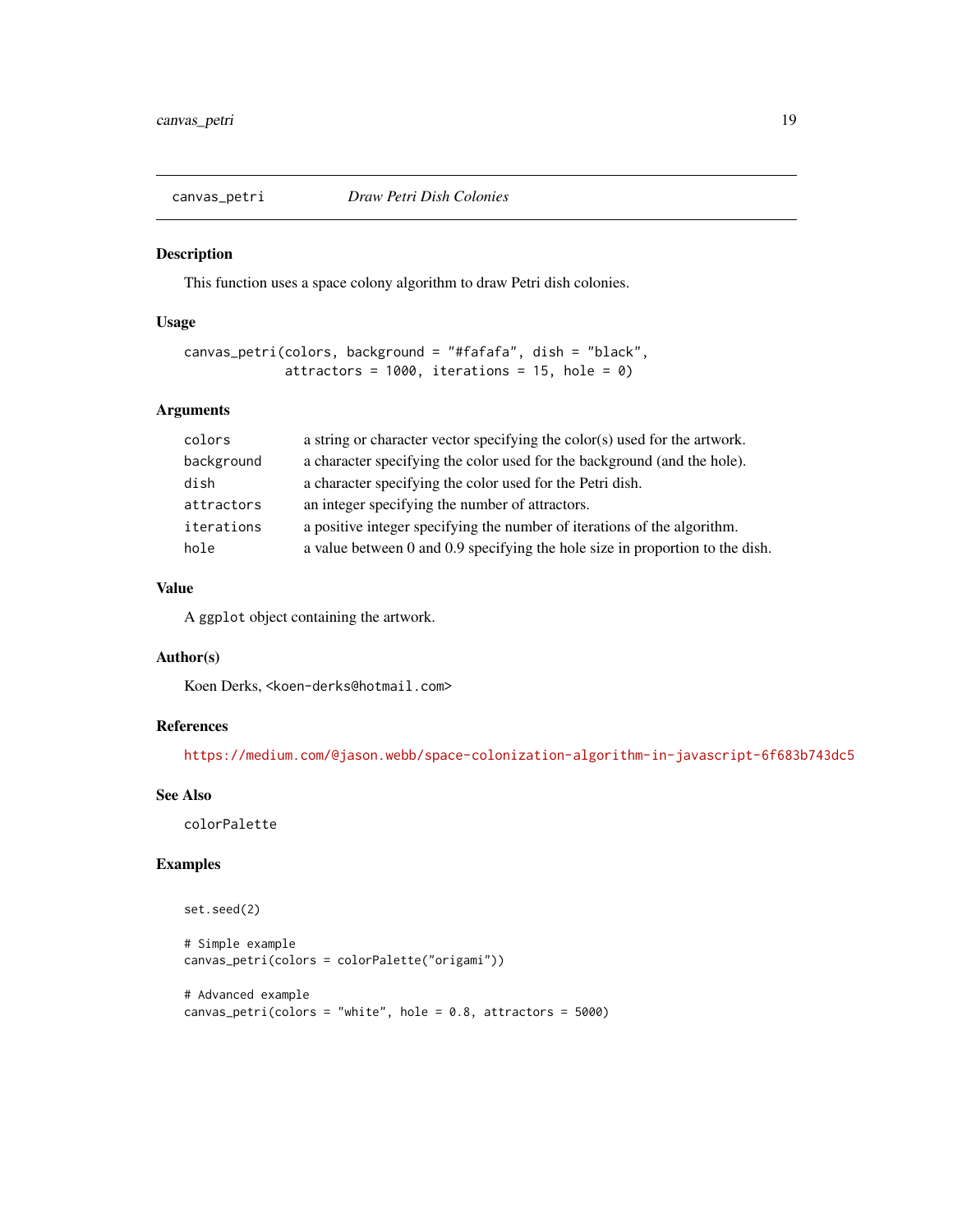<span id="page-19-0"></span>canvas\_phyllotaxis *Draw a Phyllotaxis*

#### Description

This function draws a phyllotaxis which resembles the arrangement of leaves on a plant stem.

#### Usage

```
canvas_phyllotaxis(colors, background = '#fafafa', iterations = 10000,
               angle = 137.5, size = 0.01, alpha = 1, p = 0.5)
```
# Arguments

| colors     | a string or character vector specifying the color(s) used for the artwork. |  |  |
|------------|----------------------------------------------------------------------------|--|--|
| background | a character specifying the color used for the background.                  |  |  |
| iterations | the number of iterations of the algorithm.                                 |  |  |
| angle      | the angle at which to place the artwork.                                   |  |  |
| size       | the size of the lines.                                                     |  |  |
| alpha      | transparency of the points.                                                |  |  |
| р          | probability of drawing a point on each iteration.                          |  |  |
|            |                                                                            |  |  |

# Value

A ggplot object containing the artwork.

# Author(s)

Koen Derks, <koen-derks@hotmail.com>

# References

<https://en.wikipedia.org/wiki/Phyllotaxis>

# See Also

colorPalette

#### Examples

```
set.seed(1)
```

```
# Simple example
canvas_phyllotaxis(colors = colorPalette("tuscany1"))
```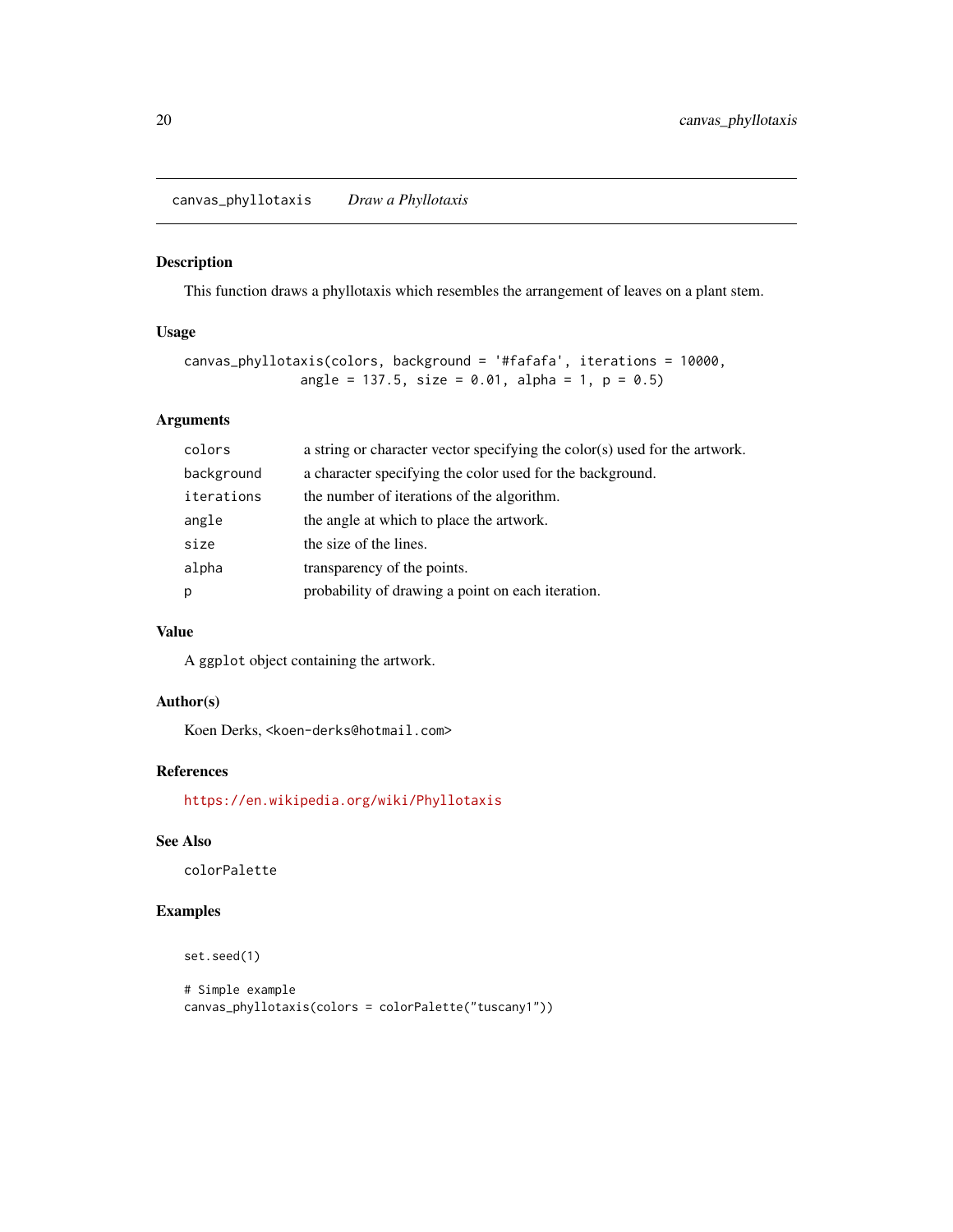<span id="page-20-0"></span>canvas\_planet *Draw Planets*

#### Description

This function paints one or multiple planets and uses a cellular automata to fill their surfaces.

#### Usage

```
canvas_planet(colors, threshold = 4, iterations = 200,
              starprob = 0.01, fade = 0.2,
              radius = NULL, center.x = NULL, center.y = NULL,
              light.right = TRUE, resolution = 1500)
```
# Arguments

| colors      | a character specifying the colors used for a single planet. Can also be a list<br>where each entry is a vector of colors for a planet.                                            |  |
|-------------|-----------------------------------------------------------------------------------------------------------------------------------------------------------------------------------|--|
| threshold   | a character specifying the threshold for a color take.                                                                                                                            |  |
| iterations  | a positive integer specifying the number of iterations of the algorithm.                                                                                                          |  |
| starprob    | a value specifying the probability of drawing a star in outer space.                                                                                                              |  |
| fade        | a value specifying the amount of fading to apply.                                                                                                                                 |  |
| radius      | a numeric (vector) specifying the radius of the planet(s).                                                                                                                        |  |
| center.x    | the x-axis coordinate(s) for the center(s) of the planet(s).                                                                                                                      |  |
| center.y    | the y-axis coordinate(s) for the center(s) of the planet(s).                                                                                                                      |  |
| light.right | whether to draw the light from the right or the left.                                                                                                                             |  |
| resolution  | resolution of the artwork in pixels per row/column. Increasing the resolution<br>increases the quality of the artwork but also increases the computation time ex-<br>ponentially. |  |

#### Value

A ggplot object containing the artwork.

#### Author(s)

Koen Derks, <koen-derks@hotmail.com>

#### References

<https://fronkonstin.com/2021/01/02/neighborhoods-experimenting-with-cyclic-cellular-automata/>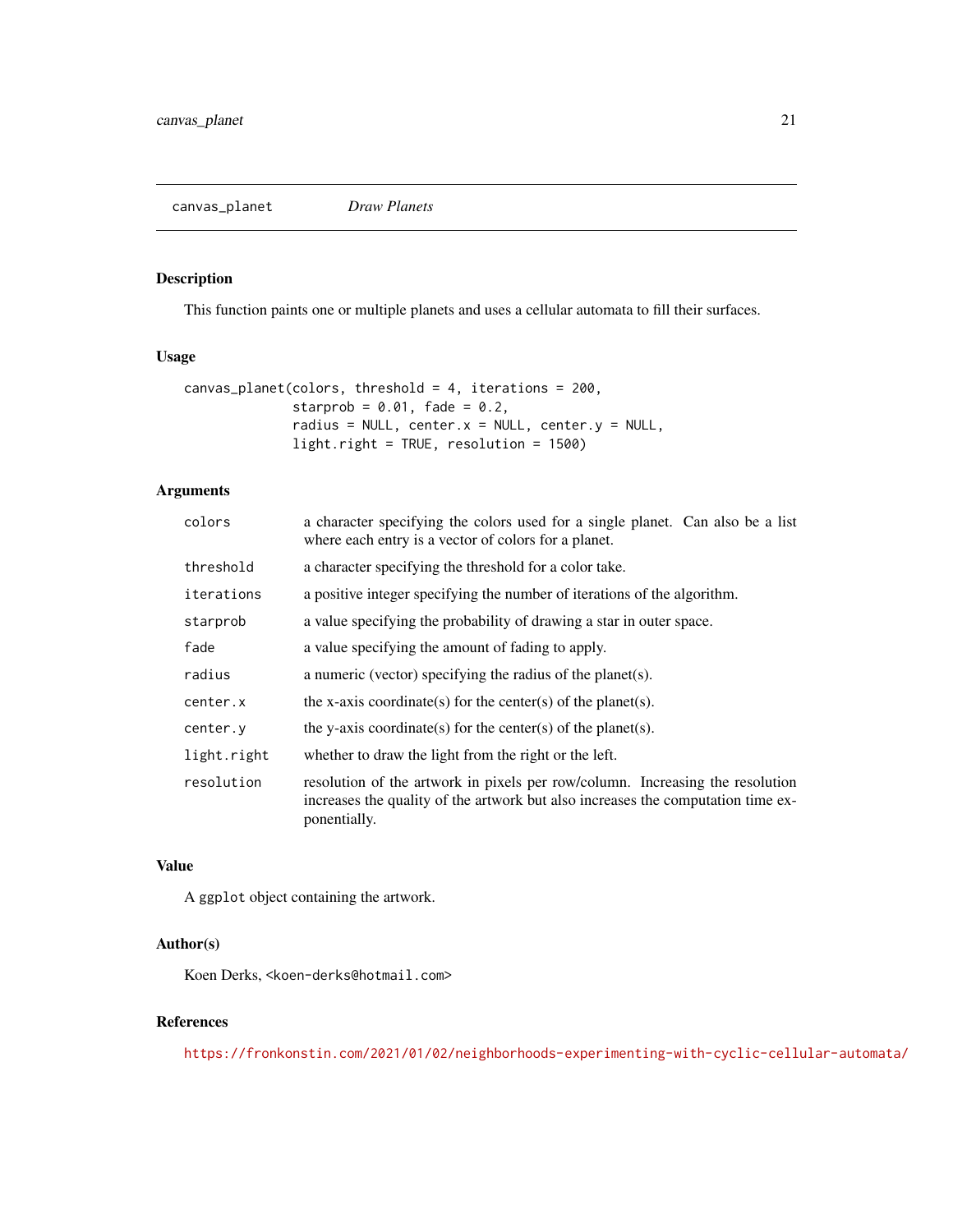# Examples

```
set.seed(1)
# Simple example
canvas_planet(colors = colorPalette("retro3"))
# Advanced example
colors <- list(
  c("khaki1", "lightcoral", "lightsalmon"),
  c("dodgerblue", "forestgreen", "white"),
  c("gray", "darkgray", "beige")
\lambdacanvas_planet(colors,
 radius = c(800, 400, 150),
 center.x = c(1, 500, 1100),
 center.y = c(1400, 500, 1000),
  starprob = 0.005\mathcal{L}
```
canvas\_polylines *Draw Polygons and Lines*

# Description

This function draws many points on the canvas and connects these points into a polygon. After repeating this for all the colors, the edges of all polygons are drawn on top of the artwork.

#### Usage

```
canvas_polylines(colors, background = "#fafafa", ratio = 0.5, iterations = 1000,
                 size = 0.1, resolution = 500)
```
#### Arguments

| colors     | a string or character vector specifying the color(s) used for the artwork.                                                                                                        |  |
|------------|-----------------------------------------------------------------------------------------------------------------------------------------------------------------------------------|--|
| background | a character specifying the color used for the lines.                                                                                                                              |  |
| ratio      | a positive value specifying the width of the polygons. Larger ratios cause more<br>overlap.                                                                                       |  |
| iterations | a positive integer specifying the number of iterations of the algorithm.                                                                                                          |  |
| size       | a positive value specifying the size of the borders.                                                                                                                              |  |
| resolution | resolution of the artwork in pixels per row/column. Increasing the resolution<br>increases the quality of the artwork but also increases the computation time ex-<br>ponentially. |  |

<span id="page-21-0"></span>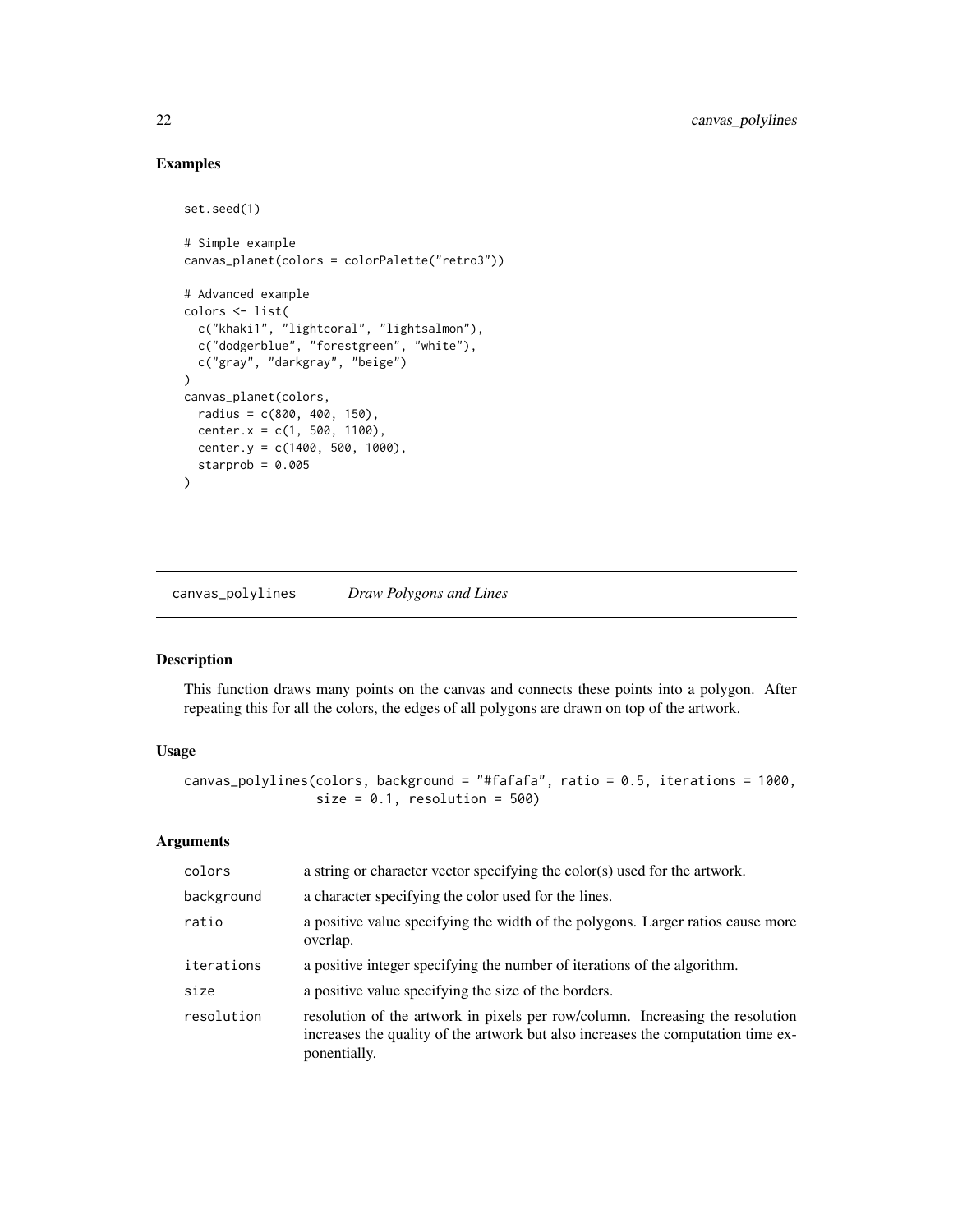```
canvas_recaman 23
```
# Value

A ggplot object containing the artwork.

#### Author(s)

Koen Derks, <koen-derks@hotmail.com>

# See Also

colorPalette

# Examples

set.seed(1)

```
# Simple example
canvas_polylines(colors = colorPalette("retro1"))
```
# canvas\_recaman *Draw Recaman's Sequence*

# Description

This function draws Recaman's sequence on a canvas. The algorithm takes increasingly large steps backward on the positive number line, but if it is unable to it takes a step forward.

#### Usage

```
canvas_recaman(colors, background = "#fafafa", iterations = 100, start = 0,
               increment = 1, curvature = 1, angle = 0, size = 0.1,
               closed = FALSE)
```
# Arguments

| colors     | a string or character vector specifying the color(s) used for the artwork.                   |
|------------|----------------------------------------------------------------------------------------------|
| background | a character specifying the color used for the background.                                    |
| iterations | the number of iterations of the algorithm.                                                   |
| start      | the starting point of the algorithm.                                                         |
| increment  | the increment of each step.                                                                  |
| curvature  | the curvature of each line.                                                                  |
| angle      | the angle at which to place the artwork.                                                     |
| size       | the size of the lines.                                                                       |
| closed     | logical. Whether to plot a curve from the end of the sequence back to the starting<br>point. |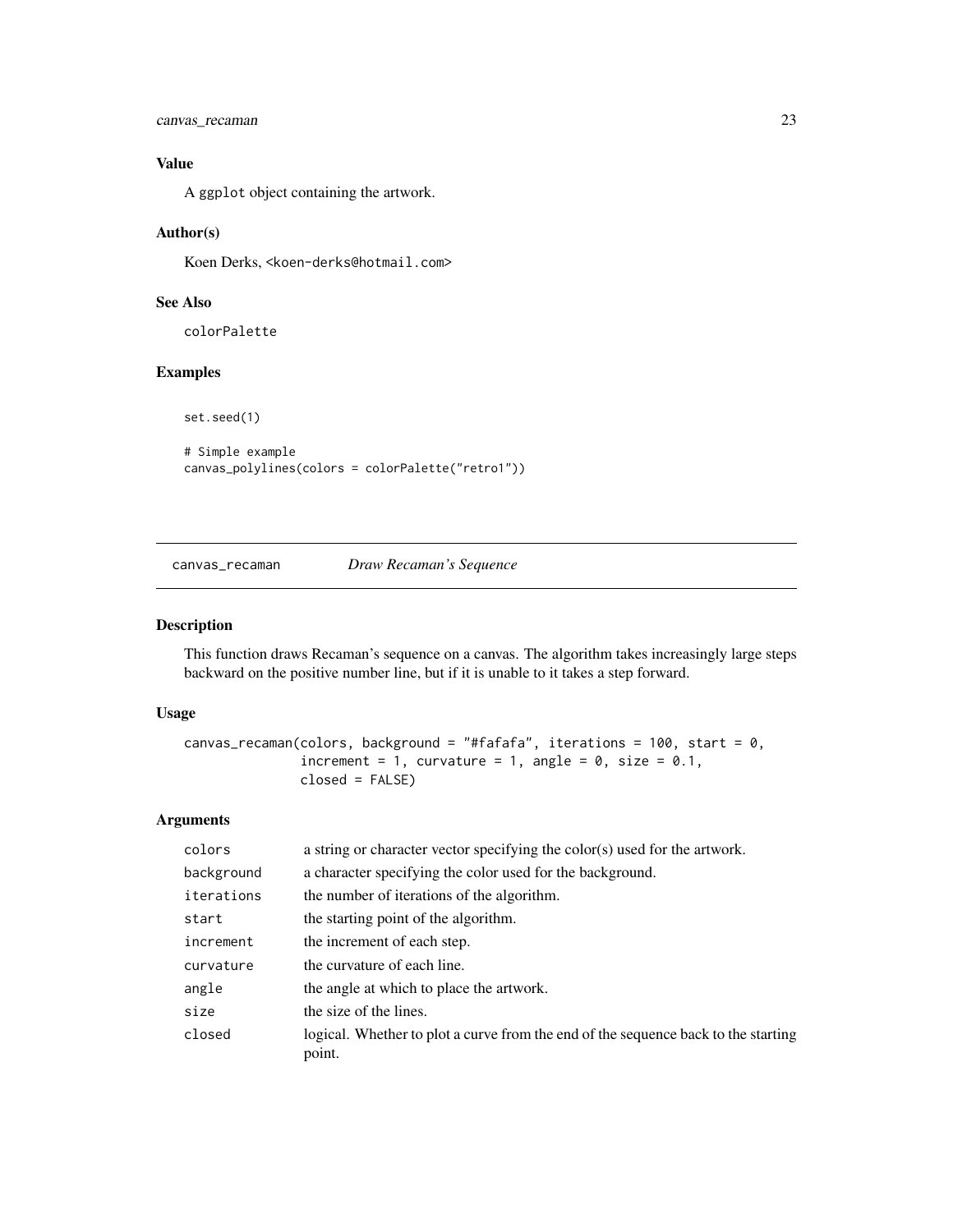#### <span id="page-23-0"></span>Value

A ggplot object containing the artwork.

# Author(s)

Koen Derks, <koen-derks@hotmail.com>

# References

<https://mathworld.wolfram.com/RecamansSequence.html>

#### See Also

colorPalette

#### Examples

set.seed(1)

```
# Simple example
canvas_recaman(colors = colorPalette("tuscany1"))
```

| canvas_ribbons | Draw Ribbons |  |
|----------------|--------------|--|
|                |              |  |

# Description

This function paints random ribbons and (optionally) a triangle in the middle.

#### Usage

```
canvas_ribbons(colors, background = "#fdf5e6", triangle = TRUE)
```
# Arguments

| colors     | a string or character vector specifying the color(s) used for the artwork. The<br>number of colors determines the number of ribbons. |
|------------|--------------------------------------------------------------------------------------------------------------------------------------|
| background | a character specifying the color of the background.                                                                                  |
| triangle   | logical. Whether to draw the triangle that breaks the ribbon polygons.                                                               |

#### Value

A ggplot object containing the artwork.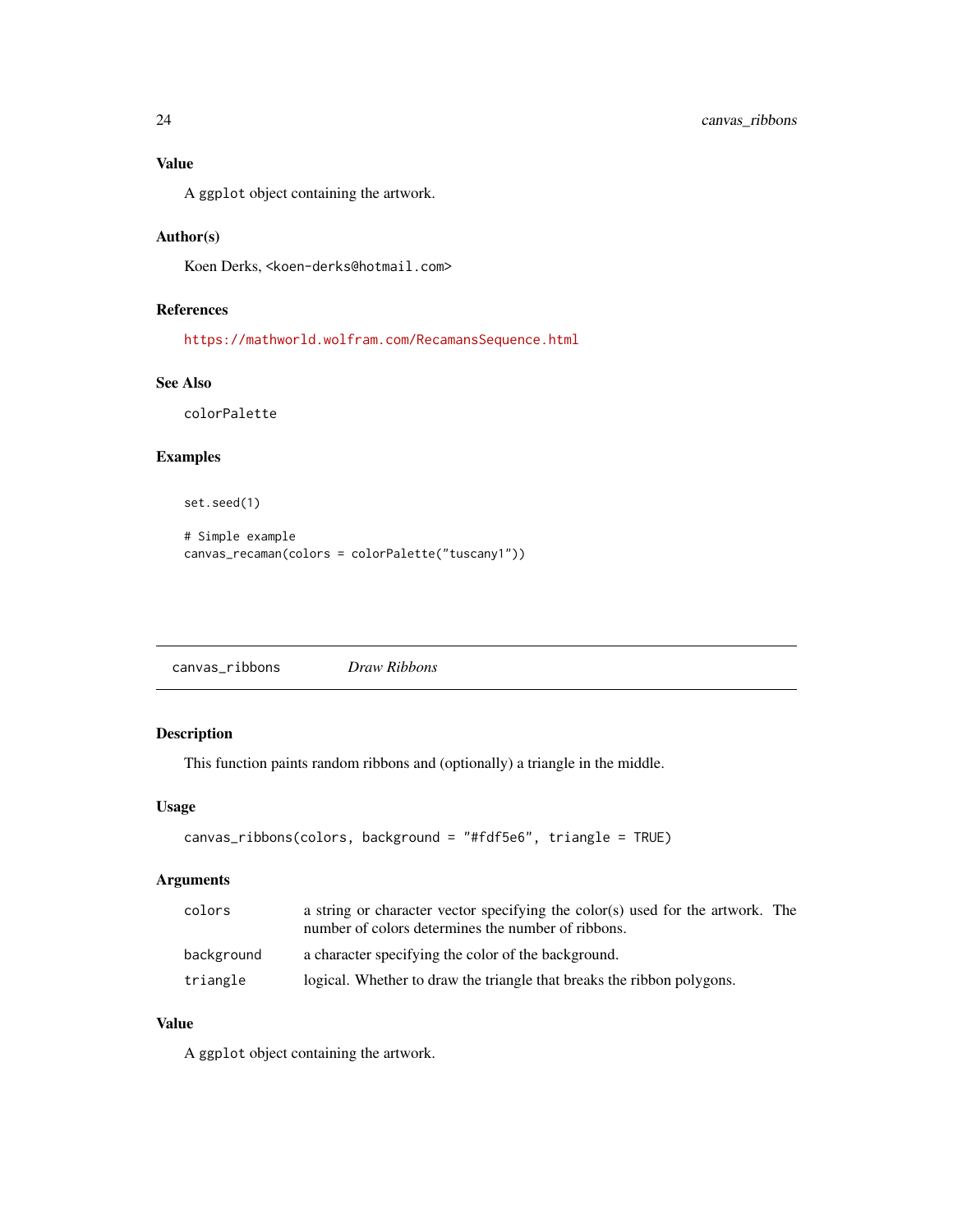<span id="page-24-0"></span>canvas\_segments 25

# Author(s)

Koen Derks, <koen-derks@hotmail.com>

#### See Also

colorPalette

# Examples

set.seed(1)

```
# Simple example
canvas_ribbons(colors = colorPalette("retro1"))
```
canvas\_segments *Draw Segments*

# Description

This function draws line segments on a canvas. The length and direction of the line segments is determined randomly.

# Usage

canvas\_segments(colors, background = "#fafafa", n = 250,  $p = 0.5$ ,  $H = 0.1$ , size = 0.2)

# Arguments

| colors     | a string or character vector specifying the color(s) used for the artwork. |
|------------|----------------------------------------------------------------------------|
| background | a character specifying the color used for the background.                  |
| n          | a positive integer specifying the number of line segments to draw.         |
| p          | a value specifying the probability of drawing a vertical line segment.     |
| H          | a positive value specifying the scaling factor for the line segments.      |
| size       | a positive value specifying the size of the line segments.                 |

#### Value

A ggplot object containing the artwork.

# Author(s)

Koen Derks, <koen-derks@hotmail.com>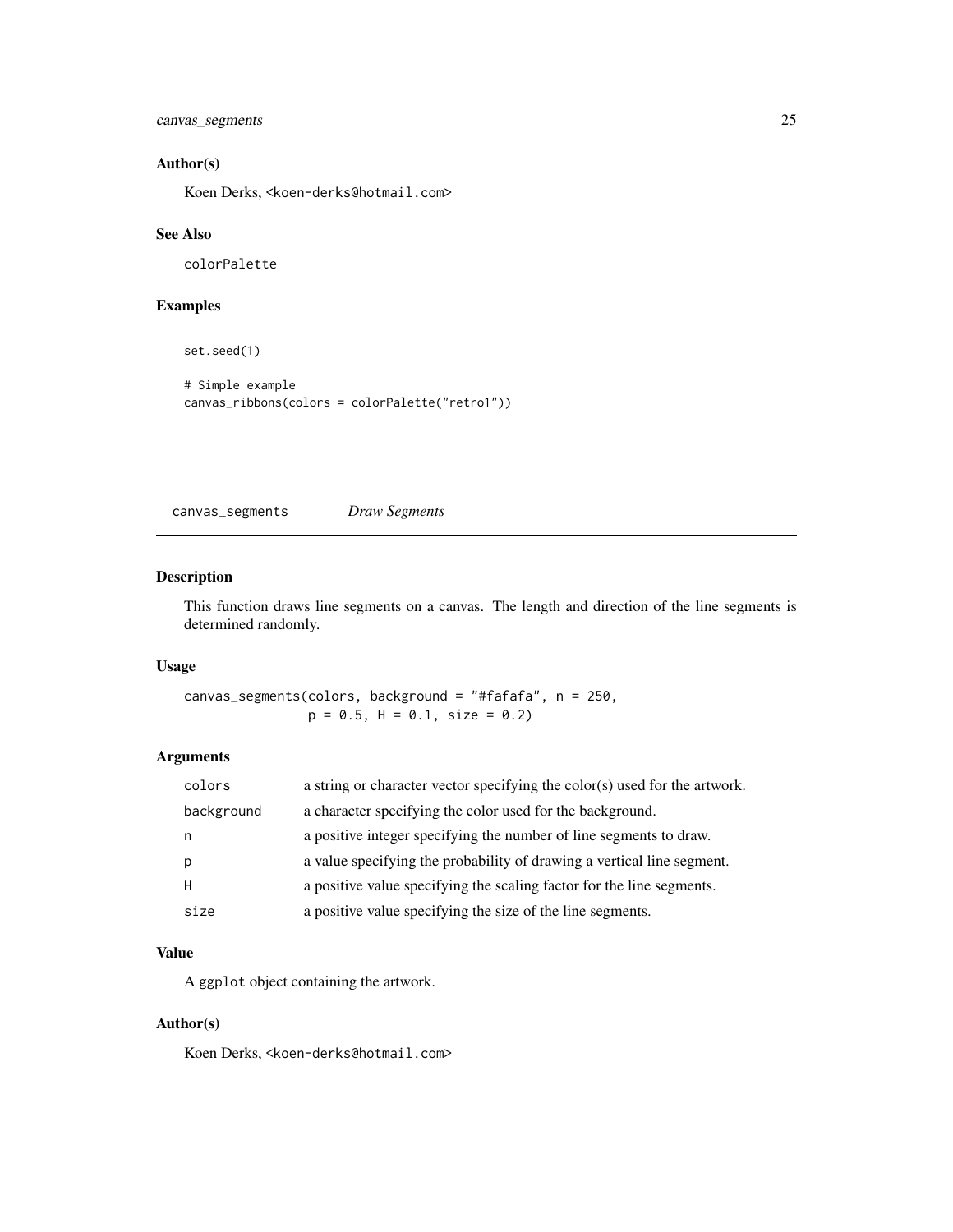# <span id="page-25-0"></span>See Also

colorPalette

# Examples

set.seed(1)

```
# Simple example
canvas_segments(colors = colorPalette("dark1"))
```
canvas\_splits *Draw Split Lines*

# Description

This function draws split lines.

#### Usage

canvas\_splits(colors, background = "#fafafa", iterations = 6,  $sd = 0.2$ ,  $1wd = 0.05$ ,  $alpha = 0.5$ )

#### Arguments

| colors     | a string or character vector specifying the color(s) used for the artwork. |
|------------|----------------------------------------------------------------------------|
| background | a character specifying the color used for the background (and the hole).   |
| iterations | a positive integer specifying the number of iterations of the algorithm.   |
| sd         | a numeric value specifying the standard deviation of the angle noise.      |
| lwd        | a numeric value specifying the width of the lines.                         |
| alpha      | a numeric value specifying the transparency of the lines.                  |

#### Value

A ggplot object containing the artwork.

# Author(s)

Koen Derks, <koen-derks@hotmail.com>

#### See Also

colorPalette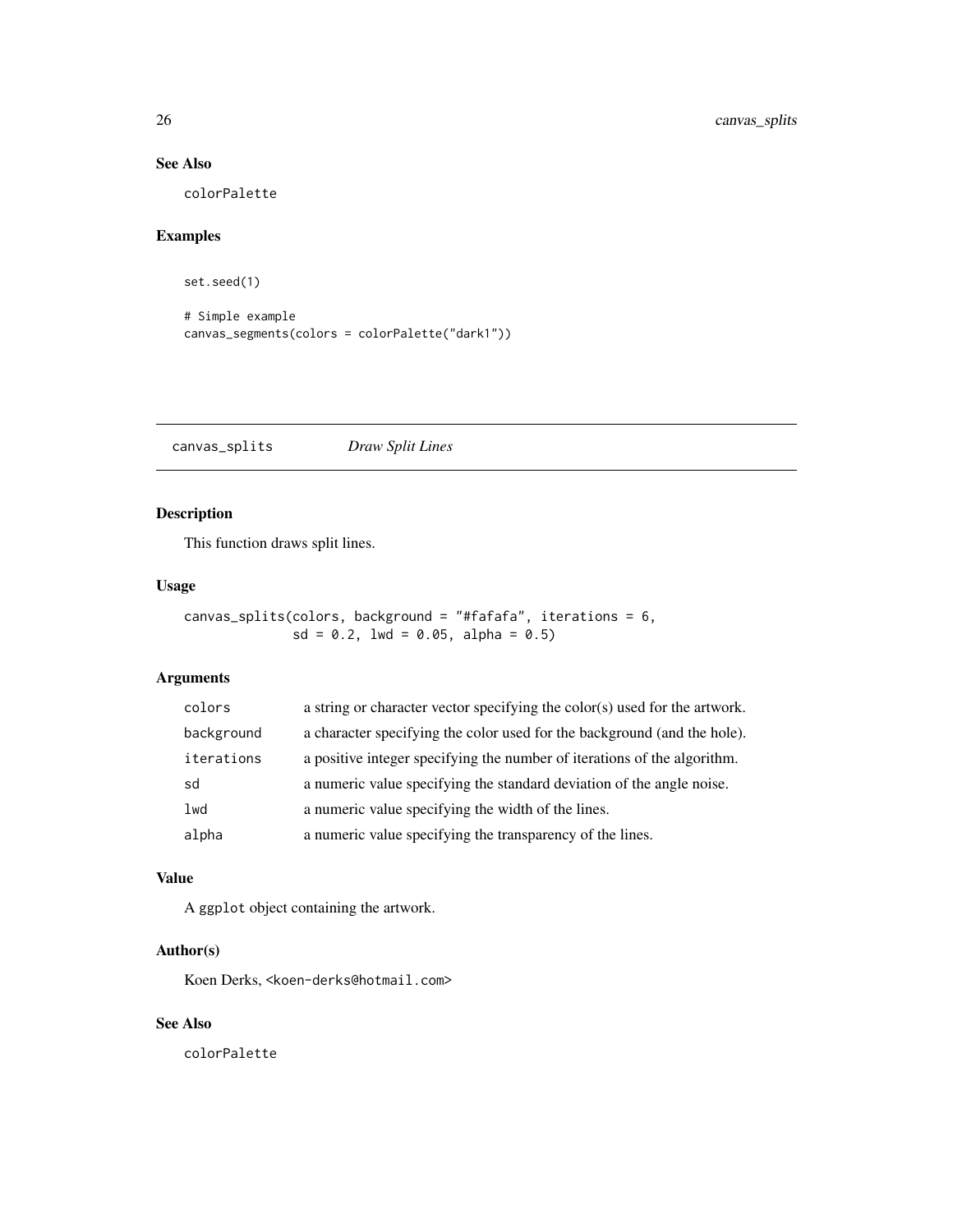# <span id="page-26-0"></span>canvas\_squares 27

set.seed(2)

# Examples

```
# Simple example
canvas_splits(colors = "black", sd = \theta)
# Simple example
canvas_splits(colors = colorPalette("dark2"), background = "black", sd = 1)
```
canvas\_squares *Draw Squares and Rectangles*

#### Description

This function paints random squares and rectangles. It works by repeatedly cutting into the canvas at random locations and coloring the area that these cuts create.

#### Usage

canvas\_squares(colors, background = "#000000", cuts = 50, ratio = 1.618, resolution = 200, noise = FALSE)

#### Arguments

| colors     | a string or character vector specifying the color(s) used for the artwork.                                                                                                        |
|------------|-----------------------------------------------------------------------------------------------------------------------------------------------------------------------------------|
| background | a character specifying the color used for the borders of the squares.                                                                                                             |
| cuts       | a positive integer specifying the number of cuts to make.                                                                                                                         |
| ratio      | a value specifying the $1:1$ ratio for each cut.                                                                                                                                  |
| resolution | resolution of the artwork in pixels per row/column. Increasing the resolution<br>increases the quality of the artwork but also increases the computation time ex-<br>ponentially. |
| noise      | logical. Whether to add k-nn noise to the artwork. Note that adding noise in-<br>creases computation time significantly in large dimensions.                                      |

#### Value

A ggplot object containing the artwork.

#### Author(s)

Koen Derks, <koen-derks@hotmail.com>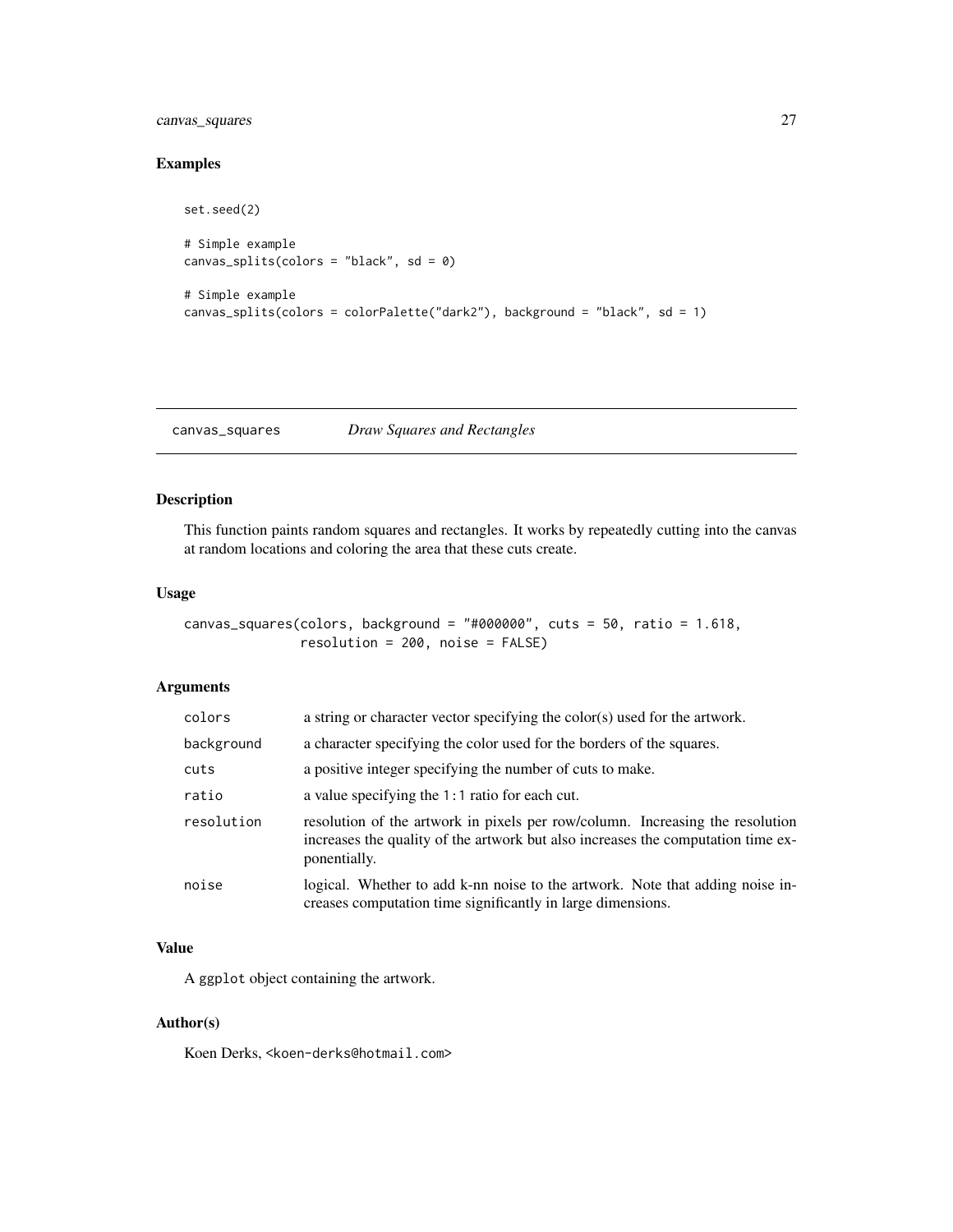# See Also

colorPalette

# Examples

set.seed(1)

```
# Simple example
canvas_squares(colors = colorPalette("retro2"))
```
canvas\_stripes *Draw Stripes*

# Description

This function creates a brownian motion on each row of the artwork and colors it according to the height of the motion.

#### Usage

```
canvas_stripes(colors, n = 300, H = 1, burnin = 1)
```
# Arguments

| colors | a string or character vector specifying the color(s) used for the artwork.                                 |
|--------|------------------------------------------------------------------------------------------------------------|
| n      | a positive integer specifying the length of the brownian motion (effectively the<br>width of the artwork). |
| H      | a positive value specifying the square of the standard deviation of each step in<br>the motion.            |
| burnin | a positive integer specifying the number of steps to discard before filling each<br>row.                   |

#### Value

A ggplot object containing the artwork.

# Author(s)

Koen Derks, <koen-derks@hotmail.com>

#### See Also

colorPalette

<span id="page-27-0"></span>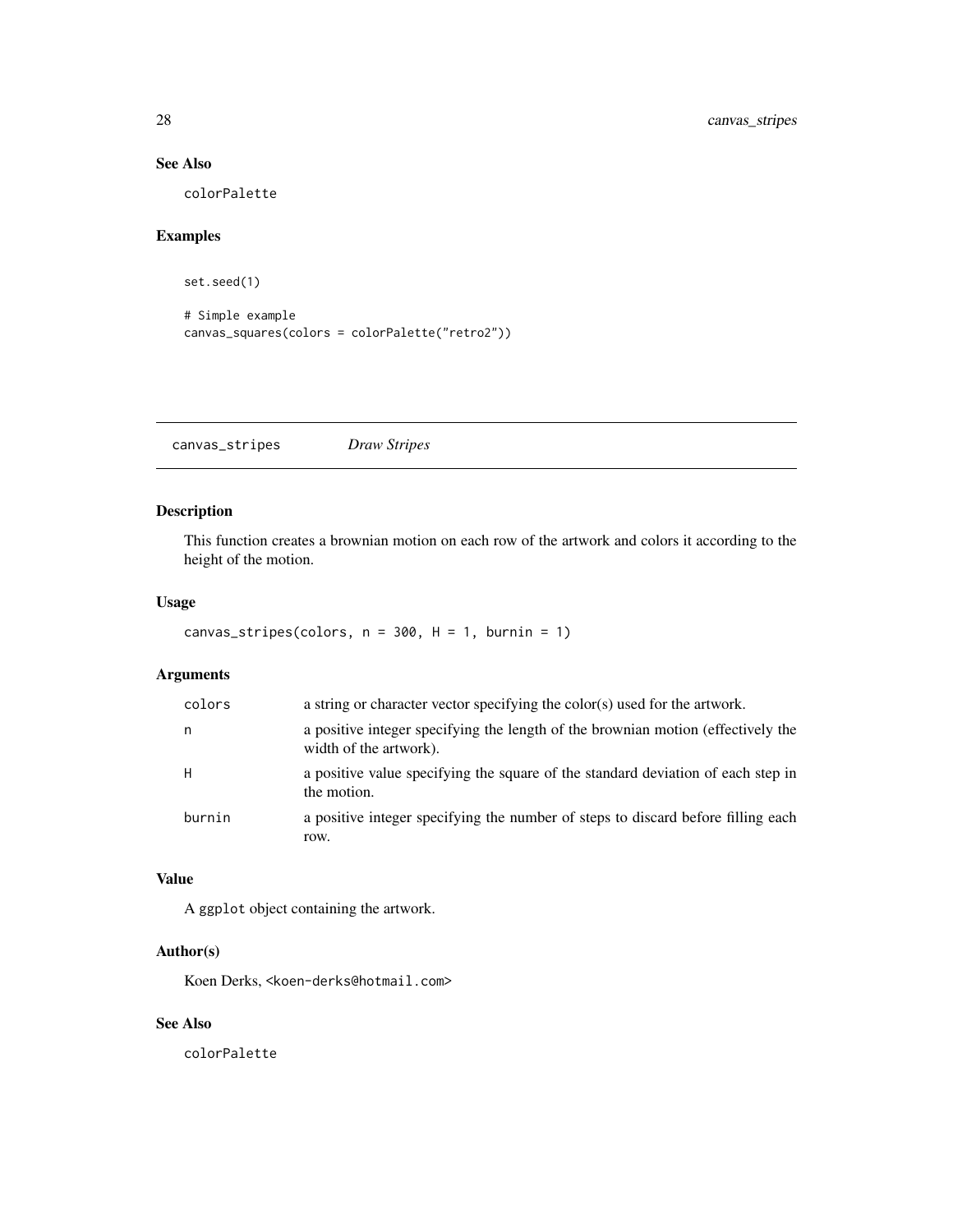<span id="page-28-0"></span>canvas\_strokes 29

# Examples

```
set.seed(1)
# Simple example
canvas_stripes(colors = colorPalette("random", n = 10))
```
canvas\_strokes *Draw Strokes*

# Description

This function creates an artwork that resembles paints strokes. The algorithm is based on the simple idea that each next point on the grid has a chance to take over the color of an adjacent colored point but also has a change of generating a new color.

# Usage

```
canvas_strokes(colors, neighbors = 1, p = 0.01, iterations = 1,
               resolution = 500, side = FALSE)
```
# Arguments

| colors     | a string or character vector specifying the color(s) used for the artwork.                                                                                                        |
|------------|-----------------------------------------------------------------------------------------------------------------------------------------------------------------------------------|
| neighbors  | a positive integer specifying the number of neighbors a block considers when<br>taking over a color. More neighbors fades the artwork.                                            |
| р          | a value specifying the probability of selecting a new color at each block. A<br>higher probability adds more noise to the artwork.                                                |
| iterations | a positive integer specifying the number of iterations of the algorithm. More<br>iterations generally apply more fade to the artwork.                                             |
| resolution | resolution of the artwork in pixels per row/column. Increasing the resolution<br>increases the quality of the artwork but also increases the computation time ex-<br>ponentially. |
| side       | logical. Whether to put the artwork on its side.                                                                                                                                  |

#### Value

A ggplot object containing the artwork.

#### Author(s)

Koen Derks, <koen-derks@hotmail.com>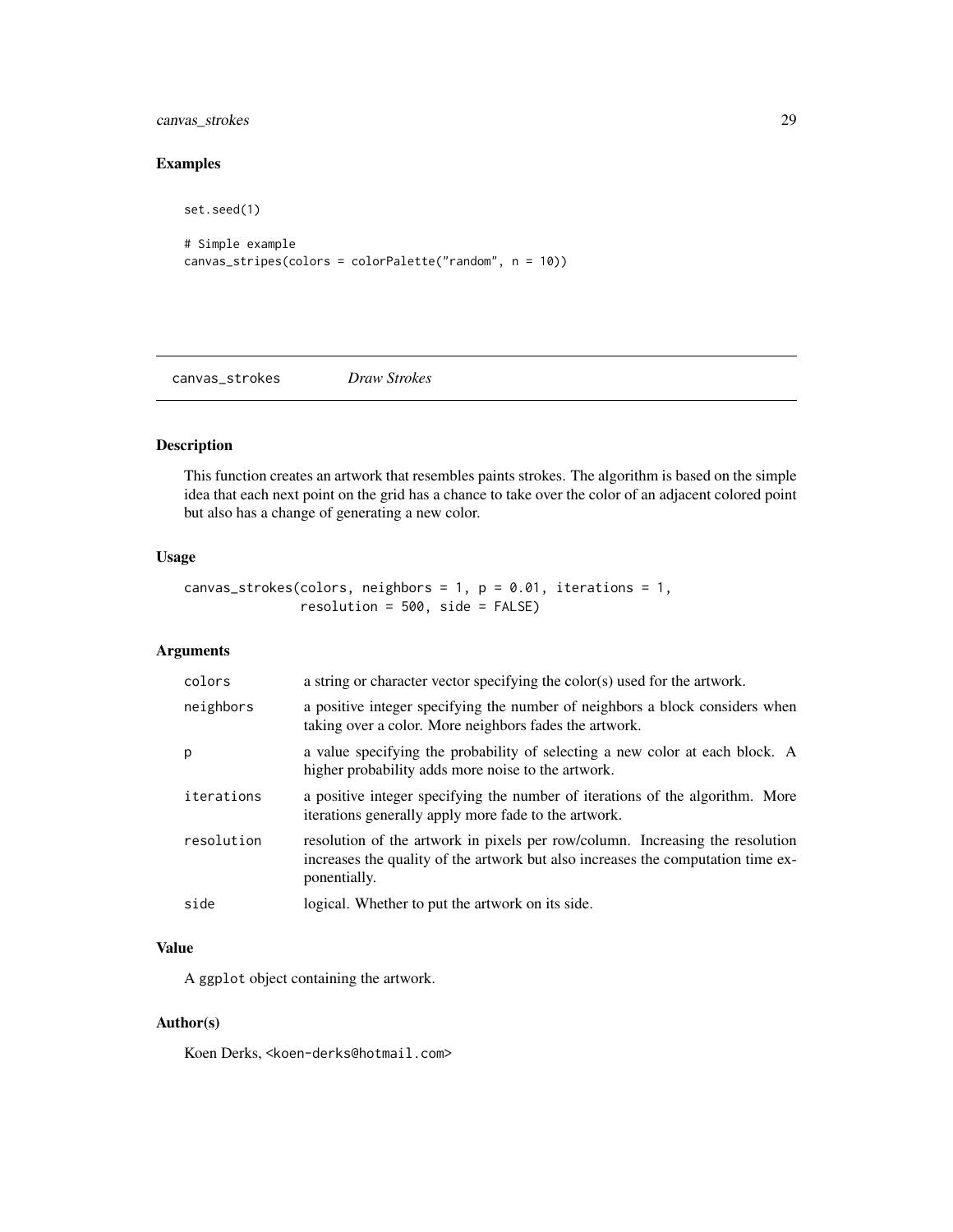# See Also

colorPalette

#### Examples

```
set.seed(1)
```

```
# Simple example
canvas_strokes(colors = colorPalette("tuscany1"))
```
canvas\_turmite *Draw Turmites*

#### Description

This function paints a turmite. A turmite is a Turing machine which has an orientation in addition to a current state and a "tape" that consists of a two-dimensional grid of cells.

#### Usage

```
canvas_turmite(colors, background = "#fafafa", p = 0.5, iterations = 1e6,
               resolution = 500, noise = FALSE)
```
#### Arguments

| colors     | a character specifying the color used for the artwork. The number of colors<br>determines the number of turmites.                                                                 |
|------------|-----------------------------------------------------------------------------------------------------------------------------------------------------------------------------------|
| background | a character specifying the color used for the background.                                                                                                                         |
| p          | a value specifying the probability of a state switch within the turmite.                                                                                                          |
| iterations | a positive integer specifying the number of iterations of the algorithm.                                                                                                          |
| resolution | resolution of the artwork in pixels per row/column. Increasing the resolution<br>increases the quality of the artwork but also increases the computation time ex-<br>ponentially. |
| noise      | logical. Whether to add k-nn noise to the artwork. Note that adding noise in-<br>creases computation time significantly in large dimensions.                                      |

# Details

The turmite algorithm consists of the following steps: 1) turn on the spot (left, right, up, down) 2) change the color of the square 3) move forward one square.

#### Value

A ggplot object containing the artwork.

<span id="page-29-0"></span>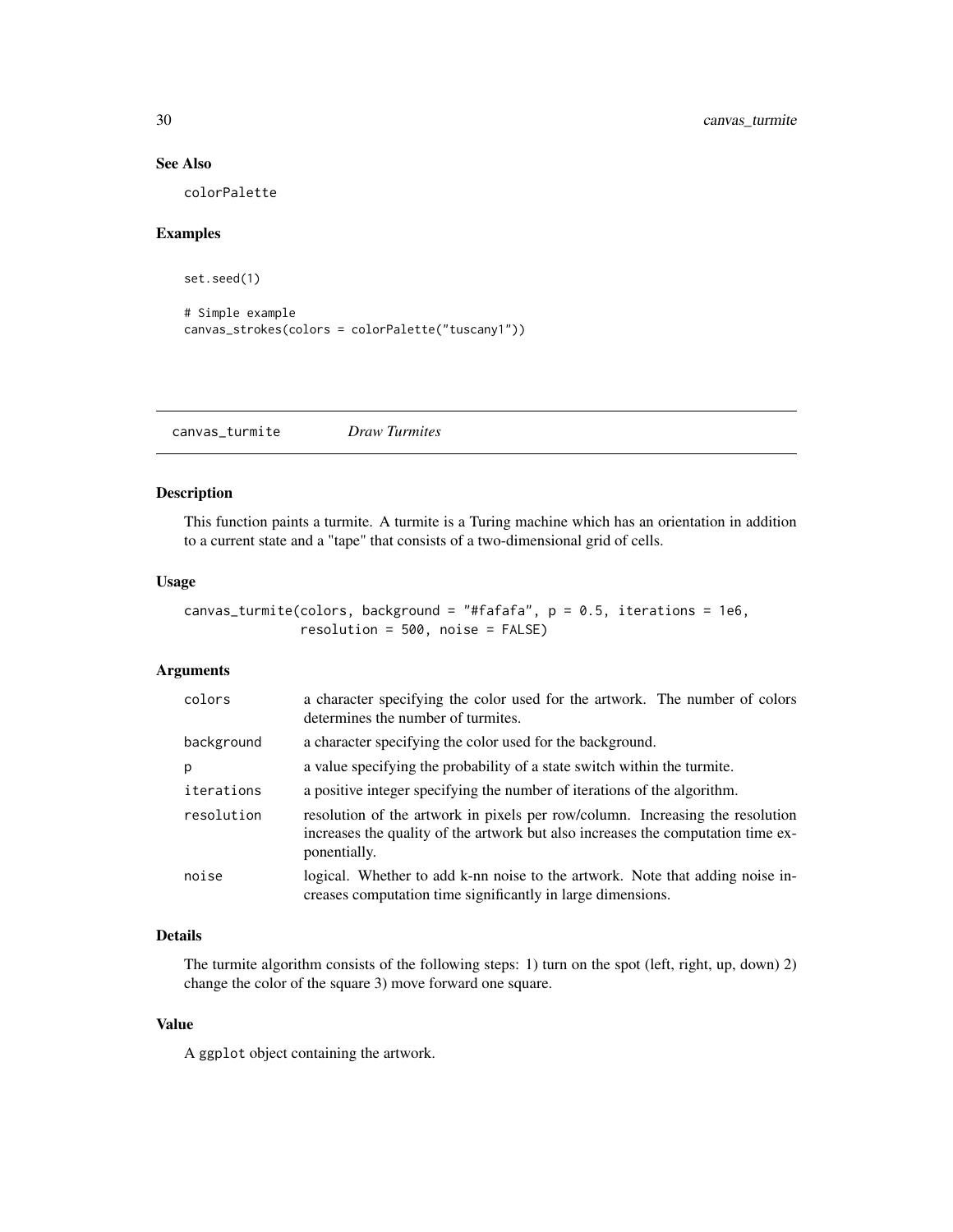<span id="page-30-0"></span>canvas\_watercolors 31

# Author(s)

Koen Derks, <koen-derks@hotmail.com>

#### References

<https://en.wikipedia.org/wiki/Turmite>

# See Also

colorPalette

# Examples

set.seed(1)

# Simple example canvas\_turmite(colors = colorPalette("dark2"))

canvas\_watercolors *Draw Watercolors*

# Description

This function paints watercolors on a canvas.

#### Usage

```
canvas_watercolors(colors, background = "#fafafa", layers = 50,
                   depth = 2, resolution = 250)
```
#### Arguments

| colors     | a string specifying the color used for the artwork.                                                                                                                               |
|------------|-----------------------------------------------------------------------------------------------------------------------------------------------------------------------------------|
| background | a character specifying the color used for the background.                                                                                                                         |
| layers     | the number of layers of each color.                                                                                                                                               |
| depth      | the maximum depth of the recursive algorithm.                                                                                                                                     |
| resolution | resolution of the artwork in pixels per row/column. Increasing the resolution<br>increases the quality of the artwork but also increases the computation time ex-<br>ponentially. |

#### Value

A ggplot object containing the artwork.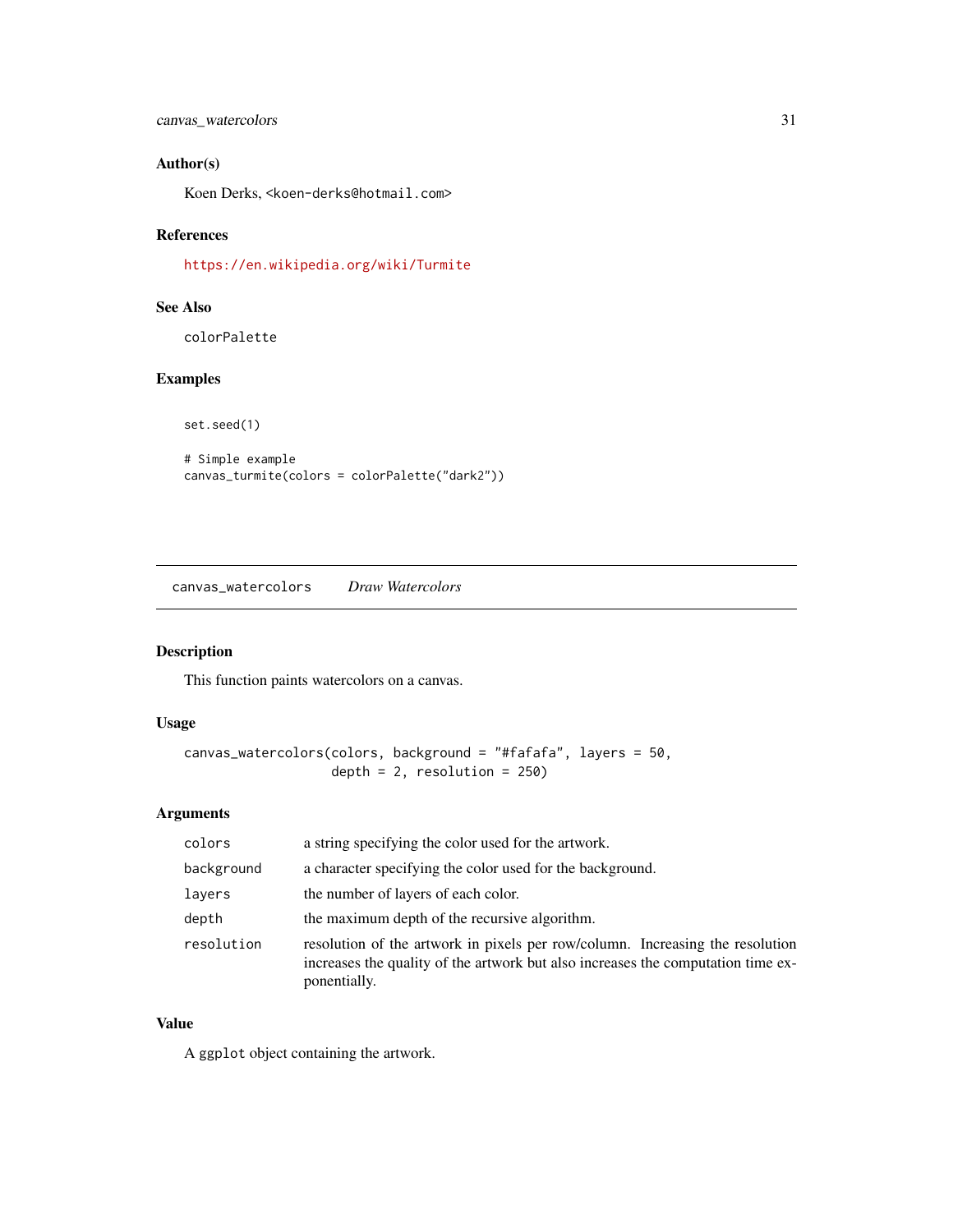# <span id="page-31-0"></span>Author(s)

Koen Derks, <koen-derks@hotmail.com>

#### References

<https://tylerxhobbs.com/essays/2017/a-generative-approach-to-simulating-watercolor-paints>

#### See Also

colorPalette

# Examples

set.seed(1)

```
# Simple example
canvas_watercolors(colors = colorPalette("tuscany2"))
```

| colorPalette | Color Palette Generator |
|--------------|-------------------------|
|              |                         |

# Description

This function creates a random color palette, or allows the user to select a pre-implemented palette.

#### Usage

```
colorPalette(name, n = NULL)
```
#### Arguments

| name | name of the color palette. Can be random for random colors, complement for<br>complementing colors, divergent for equally spaced colors, or random-palette<br>for a random palette, but can also be the name of a pre-implemented palette. See<br>the details section for a list of pre-implemented palettes. |
|------|---------------------------------------------------------------------------------------------------------------------------------------------------------------------------------------------------------------------------------------------------------------------------------------------------------------|
| n    | the number of colors to select from the palette. Required if name = 'random',<br>name = 'complement', or name = 'divergent'. Otherwise, if NULL, automati-<br>cally selects all colors from the chosen palette.                                                                                               |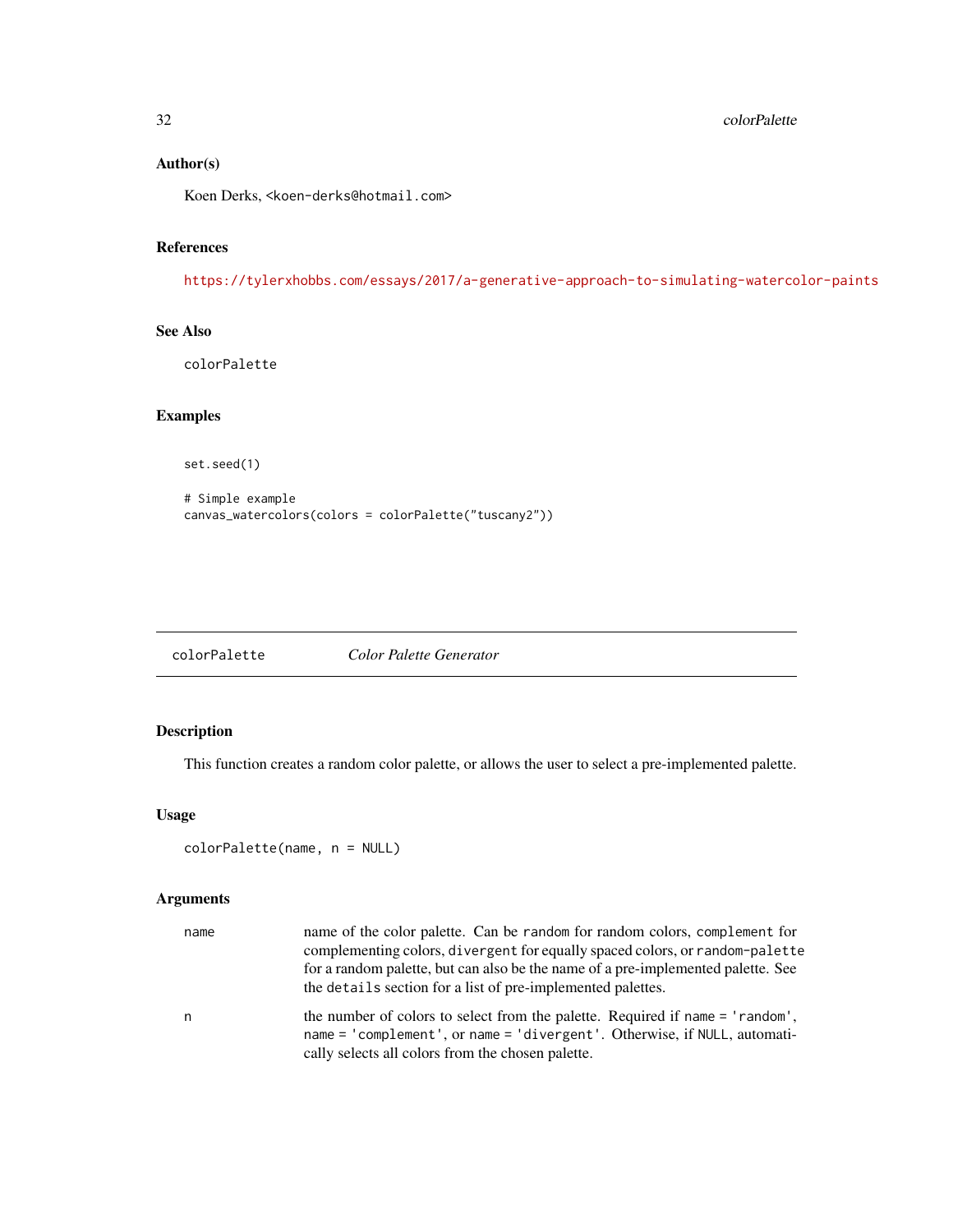# colorPalette 33

# Details

The following color palettes are implemented:



# Value

A vector of colors.

# Author(s)

Koen Derks, <koen-derks@hotmail.com>

# Examples

colorPalette("divergent", 5)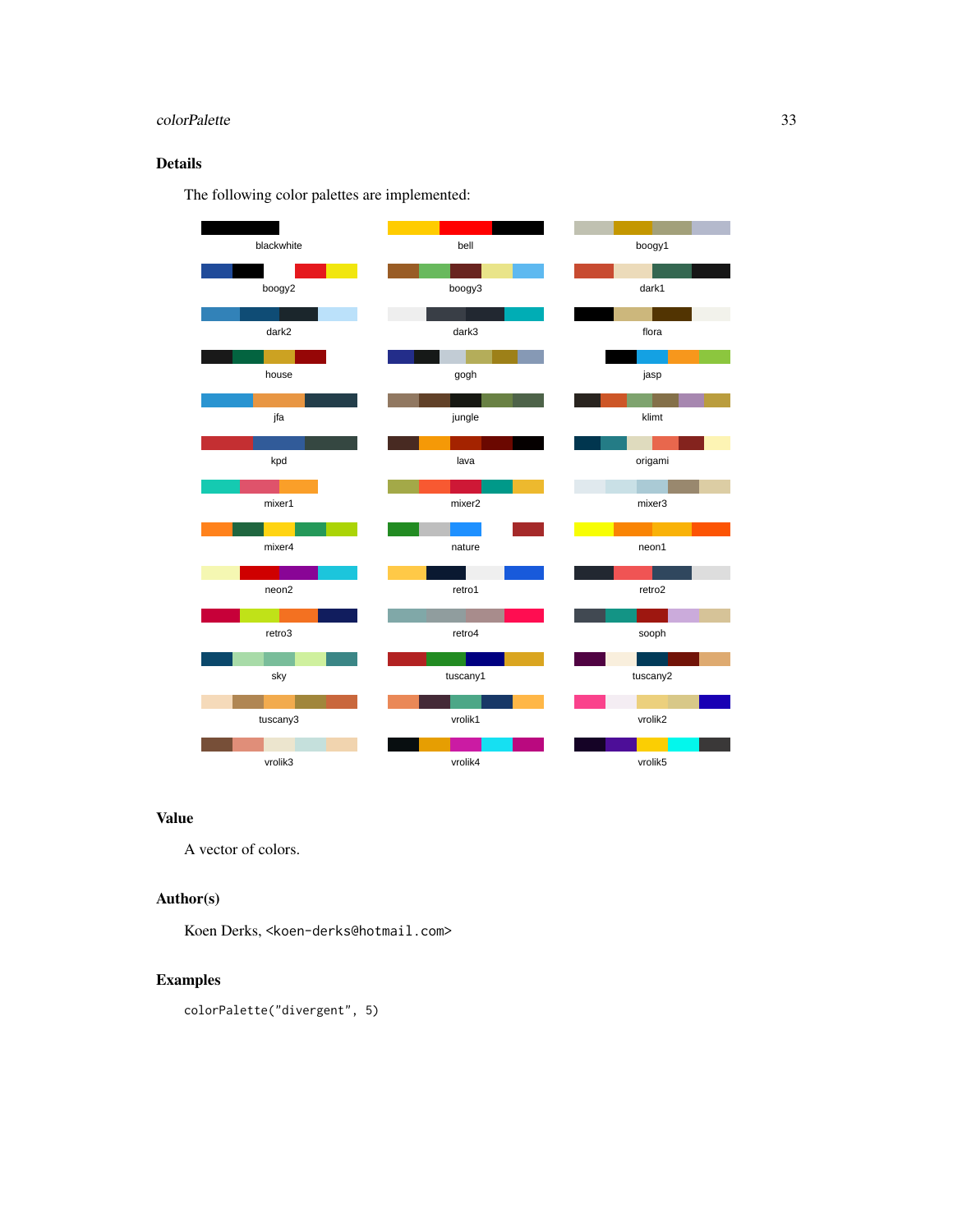<span id="page-33-0"></span>

#### Description

This function is a wrapper around ggplot2::ggsave. It provides a suggested export with square dimensions for a canvas created using the aRtsy package.

#### Usage

```
saveCanvas(plot, filename, width = 7, height = 7, dpi = 300)
```
# Arguments

| plot     | a ggplot2 object to be saved.        |
|----------|--------------------------------------|
| filename | the filename of the export.          |
| width    | the width of the artwork in cm.      |
| height   | the height of the artwork in cm.     |
| dpi      | the dpi (dots per inch) of the file. |

#### Value

No return value, called for saving plots.

#### Author(s)

Koen Derks, <koen-derks@hotmail.com>

theme\_canvas *Canvas Theme for ggplot2 Objects*

#### Description

Add a canvas theme to the plot. The canvas theme by default has no margins and fills any empty canvas with a background color.

#### Usage

theme\_canvas(x, background = NULL, margin =  $\theta$ )

#### Arguments

| X          | a ggplot2 object.                                           |
|------------|-------------------------------------------------------------|
| background | a character specifying the color used for the empty canvas. |
| margin     | margins of the canvas.                                      |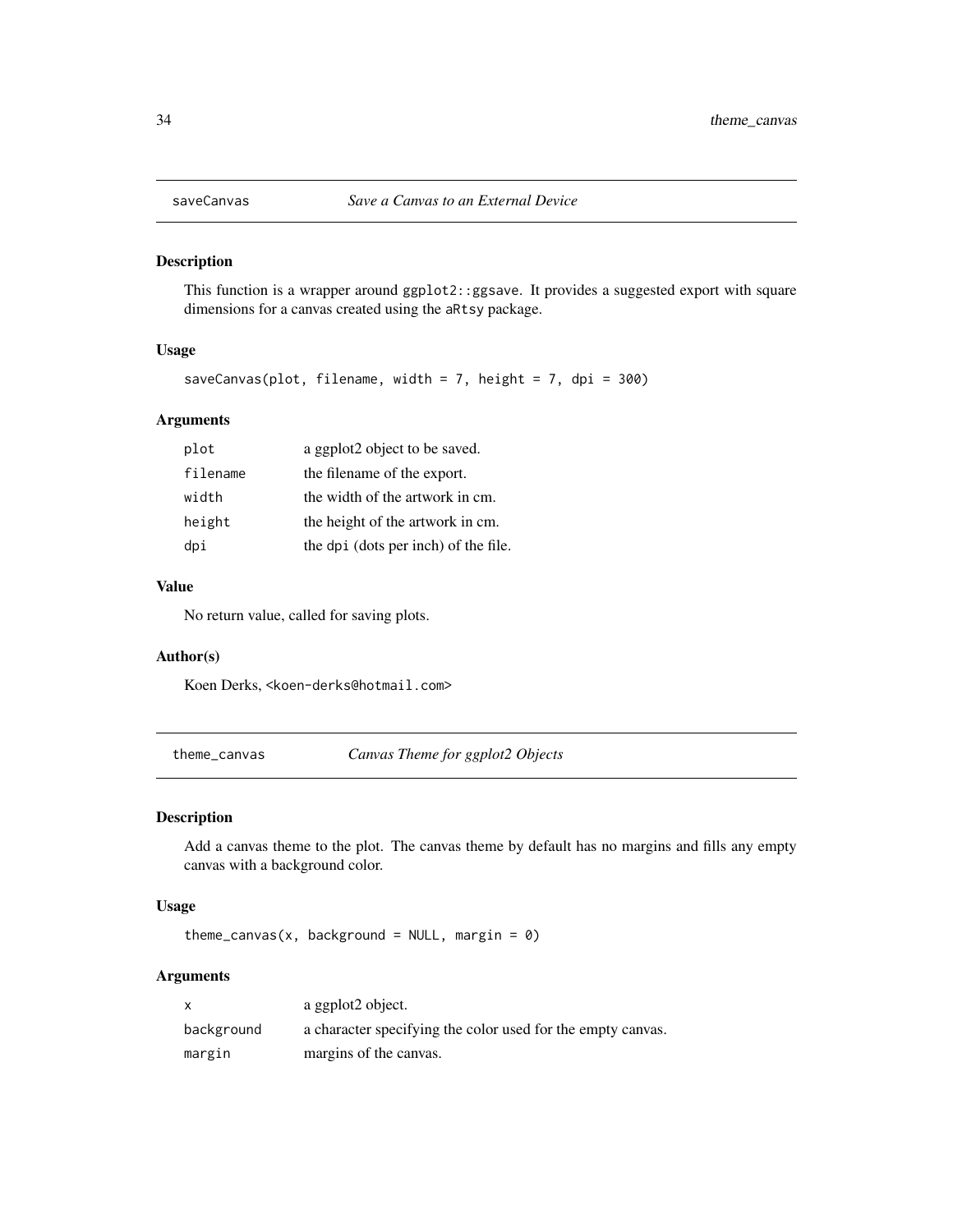# theme\_canvas 35

# Value

A ggplot object containing the artwork.

# Author(s)

Koen Derks, <koen-derks@hotmail.com>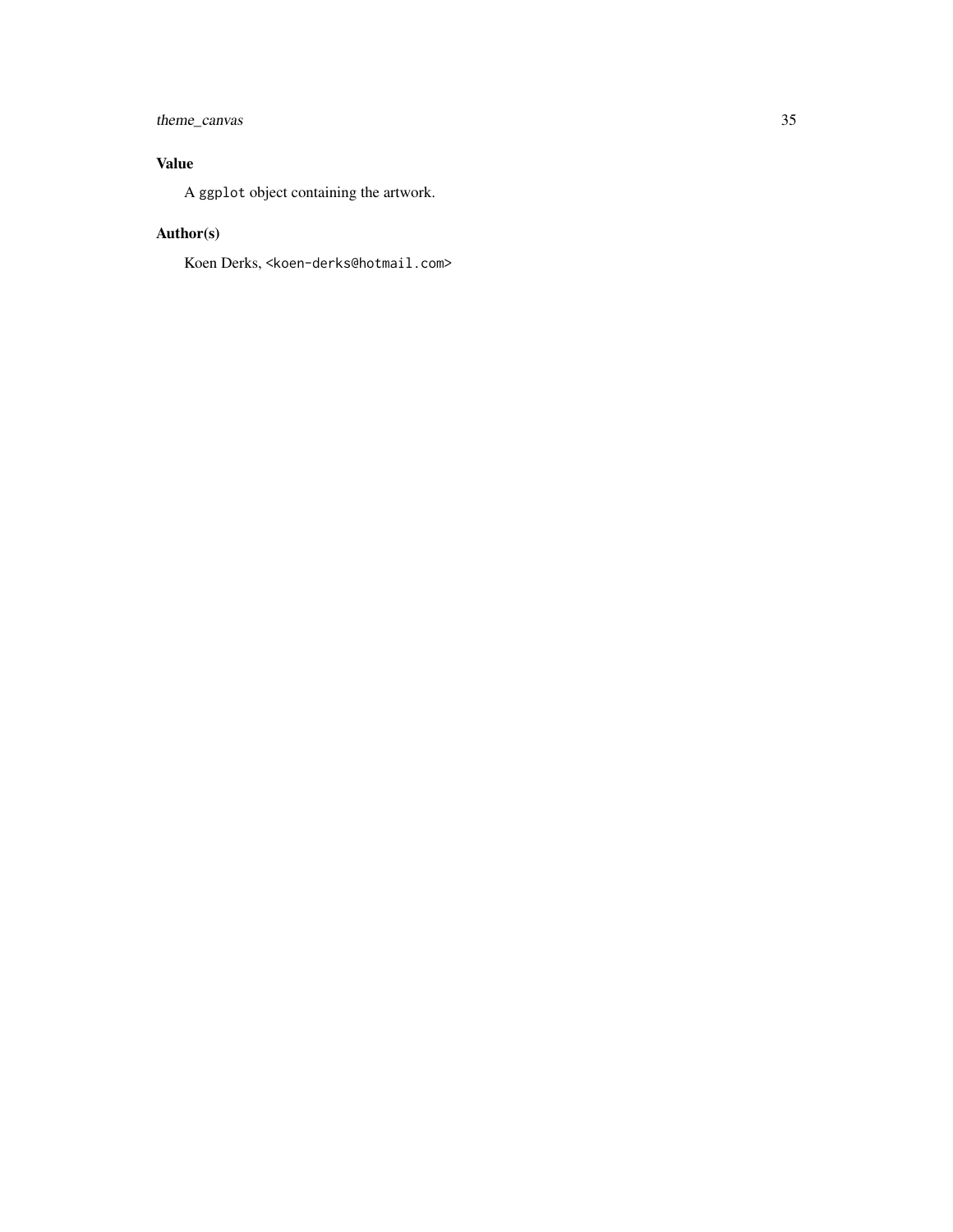# <span id="page-35-0"></span>Index

∗ aRtsy aRtsy-package , [2](#page-1-0) ∗ artwork canvas\_ant , [3](#page-2-0) canvas\_blacklight , [4](#page-3-0) canvas\_chladni , [5](#page-4-0) canvas\_circlemap , [6](#page-5-0) canvas\_cobweb , [7](#page-6-0) canvas\_collatz , [8](#page-7-0) canvas\_diamonds , [9](#page-8-0) canvas\_flow, [10](#page-9-0) canvas\_forest , [11](#page-10-0) canvas\_function , [12](#page-11-0) canvas\_gemstone , [14](#page-13-0) canvas\_mandelbrot , [15](#page-14-0) canvas\_maze , [16](#page-15-0) canvas\_mosaic , [17](#page-16-0) canvas\_nebula , [18](#page-17-0) canvas\_petri , [19](#page-18-0) canvas\_phyllotaxis , [20](#page-19-0) canvas\_planet , [21](#page-20-0) canvas\_polylines , [22](#page-21-0) canvas\_recaman , [23](#page-22-0) canvas\_ribbons , [24](#page-23-0) canvas\_segments , [25](#page-24-0) canvas\_splits , [26](#page-25-0) canvas\_squares , [27](#page-26-0) canvas\_stripes , [28](#page-27-0) canvas\_strokes , [29](#page-28-0) canvas\_turmite , [30](#page-29-0) canvas\_watercolors , [31](#page-30-0) ∗ canvas canvas\_ant , [3](#page-2-0) canvas\_blacklight , [4](#page-3-0) canvas\_chladni , [5](#page-4-0) canvas\_circlemap , [6](#page-5-0) canvas\_cobweb , [7](#page-6-0) canvas\_collatz , [8](#page-7-0) canvas\_diamonds , [9](#page-8-0)

canvas\_flow , [10](#page-9-0) canvas\_forest , [11](#page-10-0) canvas\_function , [12](#page-11-0) canvas\_gemstone , [14](#page-13-0) canvas\_mandelbrot , [15](#page-14-0) canvas\_maze , [16](#page-15-0) canvas\_mosaic , [17](#page-16-0) canvas\_nebula , [18](#page-17-0) canvas\_petri , [19](#page-18-0) canvas\_phyllotaxis , [20](#page-19-0) canvas\_planet , [21](#page-20-0) canvas\_polylines , [22](#page-21-0) canvas\_recaman , [23](#page-22-0) canvas\_ribbons , [24](#page-23-0) canvas\_segments , [25](#page-24-0) canvas\_splits , [26](#page-25-0) canvas\_squares , [27](#page-26-0) canvas\_stripes , [28](#page-27-0) canvas\_strokes , [29](#page-28-0) canvas\_turmite , [30](#page-29-0) canvas\_watercolors , [31](#page-30-0) colorPalette , [32](#page-31-0) saveCanvas , [34](#page-33-0) theme\_canvas , [34](#page-33-0) ∗ package aRtsy-package, [2](#page-1-0) ∗ palette colorPalette , [32](#page-31-0) ∗ save saveCanvas , [34](#page-33-0) ∗ theme theme\_canvas , [34](#page-33-0) aRtsy *(*aRtsy-package *)* , [2](#page-1-0) aRtsy-package , [2](#page-1-0) canvas\_ant , [3](#page-2-0) canvas\_blacklight , [4](#page-3-0) canvas\_chladni , [5](#page-4-0)

canvas\_circlemap , [6](#page-5-0)